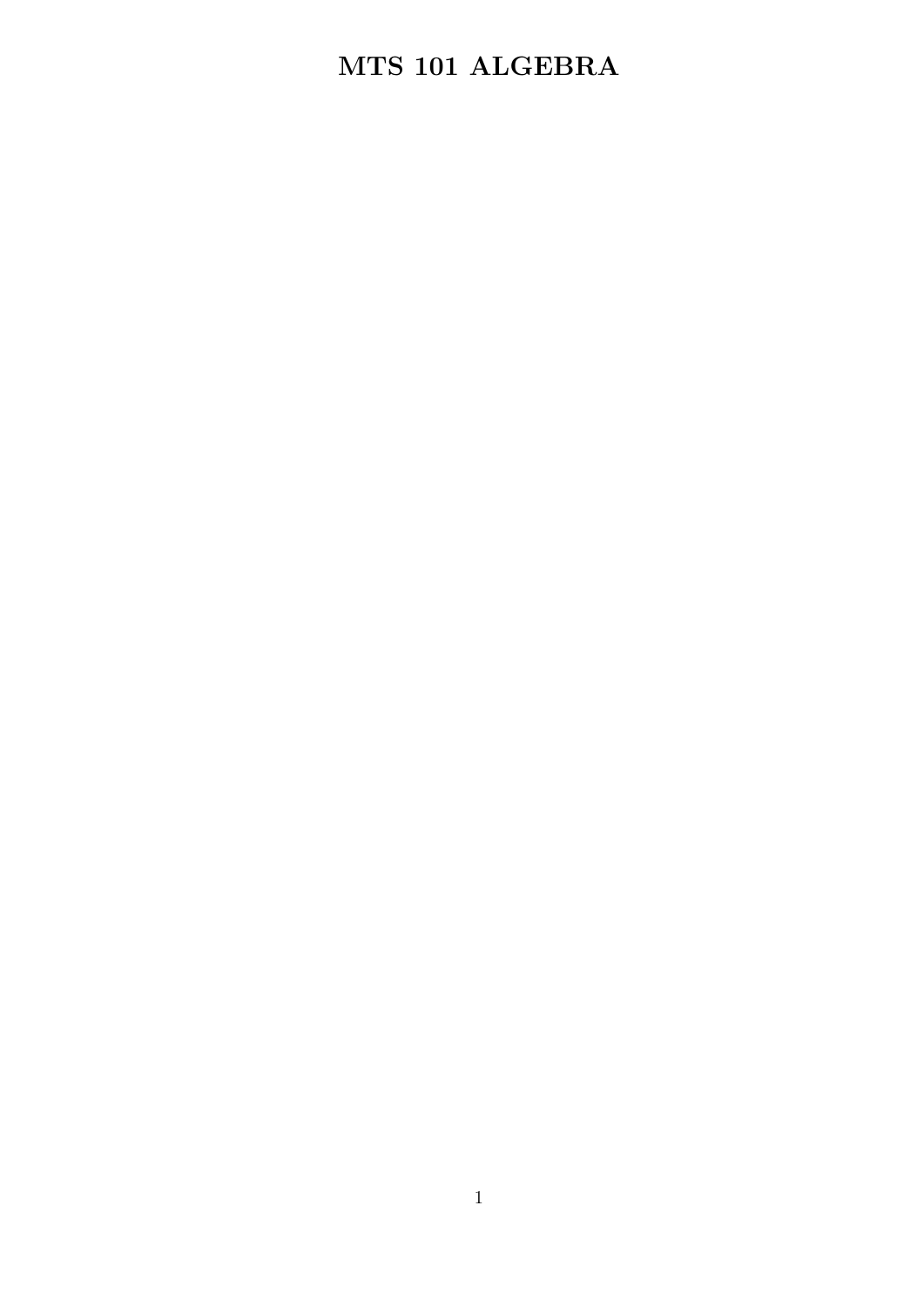## Chapter 1

## Elementary Theory of Sets

#### 1.1 Introduction

The concept of set is fundamental in mathematics. A set is a well defined class of objects, such as the set of prime numbers, the set of points on a line, the set of mathematics teachers in a school and so on. The objects making up the set are called the elements, or members of the set. The elements of a set must have some characteristics in common, that is, we must be able to say precisely whether or not an object is a member of a given set. Sets are generally represented by upper case letters A,,B,C,... and their arbitrary members by lower case letters a,b,c,...

If X is a set and x is an element of X, we say that x belongs to X, and we write  $x \in X$ . If x does not belong to X, we write  $x \notin X$ . Given a set X and a statement p(x), there is a unique set Y whose elements are precisely those elements  $x \in X$  for which  $p(x)$  is true. In symbols, we write

$$
Y = \{ x \in X : p(x) \text{ is true} \}.
$$

A set X is said to be finite if it has no elements, or if it contains countable number of distinct elements and the process of counting stops at a certain number, say k. The number k is called the cardinality of X, and we write  $n(X) = k$ . when  $k = 0$ , set X is said to be empty and X is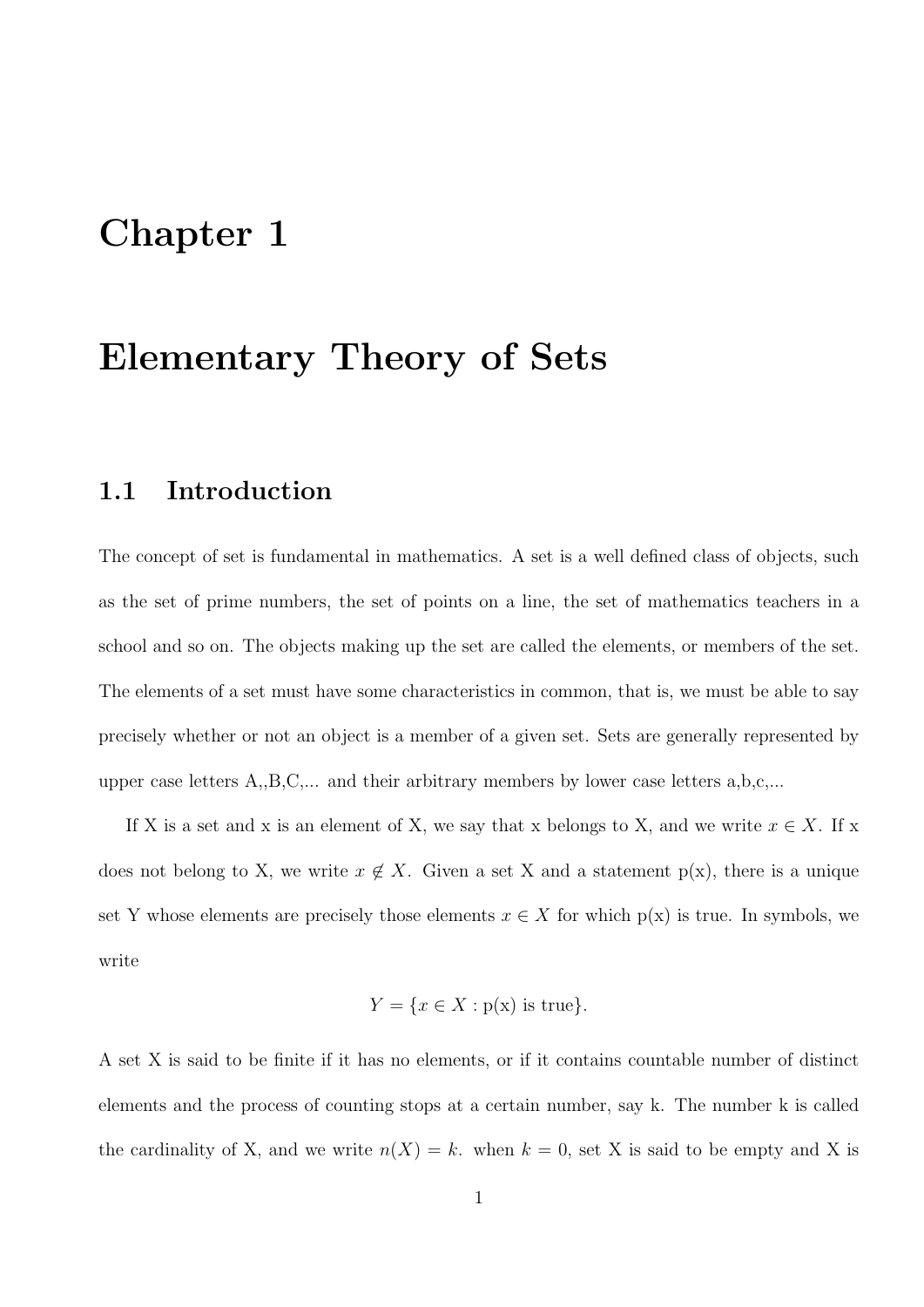called a null or a void or an empty set which is denoted by  $\emptyset$ . A set whose elements are not countable is otherwise called an infinite set.

**Definition 1.1.1** Let X and Y be sets. X is said to be a subset of Y if every element of x is an element of Y; that is, if

$$
x \in X \Rightarrow x \in Y.
$$

If X is a subset of Y, we write  $X \subseteq Y$ . If Y contains some elements which are not present in X, we say that X is a proper subset of Y, and we write  $X \subset Y$ . The following statements are evident:

- (i)  $\emptyset \subset X$ .
- (ii)  $X \subseteq X$ .

(iii) If  $X \subseteq Y$  and  $Y \subseteq Z$ , then  $X \subseteq Z$ .

(iv)  $X = Y$  if and only if  $X \subseteq Y$  and  $Y \subseteq X$ .

The statement given by (iv) is very important: the equality of two sets is usually established by showing that each of the two inclusions is valid.

The term universal or reference set is sometimes used for a set that contains all other sets in a given context and it is represented by  $\mathcal{E}.$ 

The following sets frequently appear in mathematics:

 $\mathcal{N} = \{x : x \text{ is a natural or counting number}, 1, 2, 3, 4, \ldots\}$  $\mathcal{Z} = \{x : x \text{ is an integer}, \ldots -3, -2, -1, 0, 1, 2, 3, \ldots\}$  $\mathcal{Z}^+ = \{x \in \mathcal{Z} : x \geq 0\}$  $\mathcal{Z}^- = \{x \in \mathcal{Z} : x \leq 0\}$  $\mathcal{Q} = \{x : x \text{ is a rational number}, x = \frac{a}{b}\}$ b  $, a, b \in \mathcal{Z}, b \neq 0$ }  $Q^+ = \{x \in \mathcal{Q} : x \ge 0\}$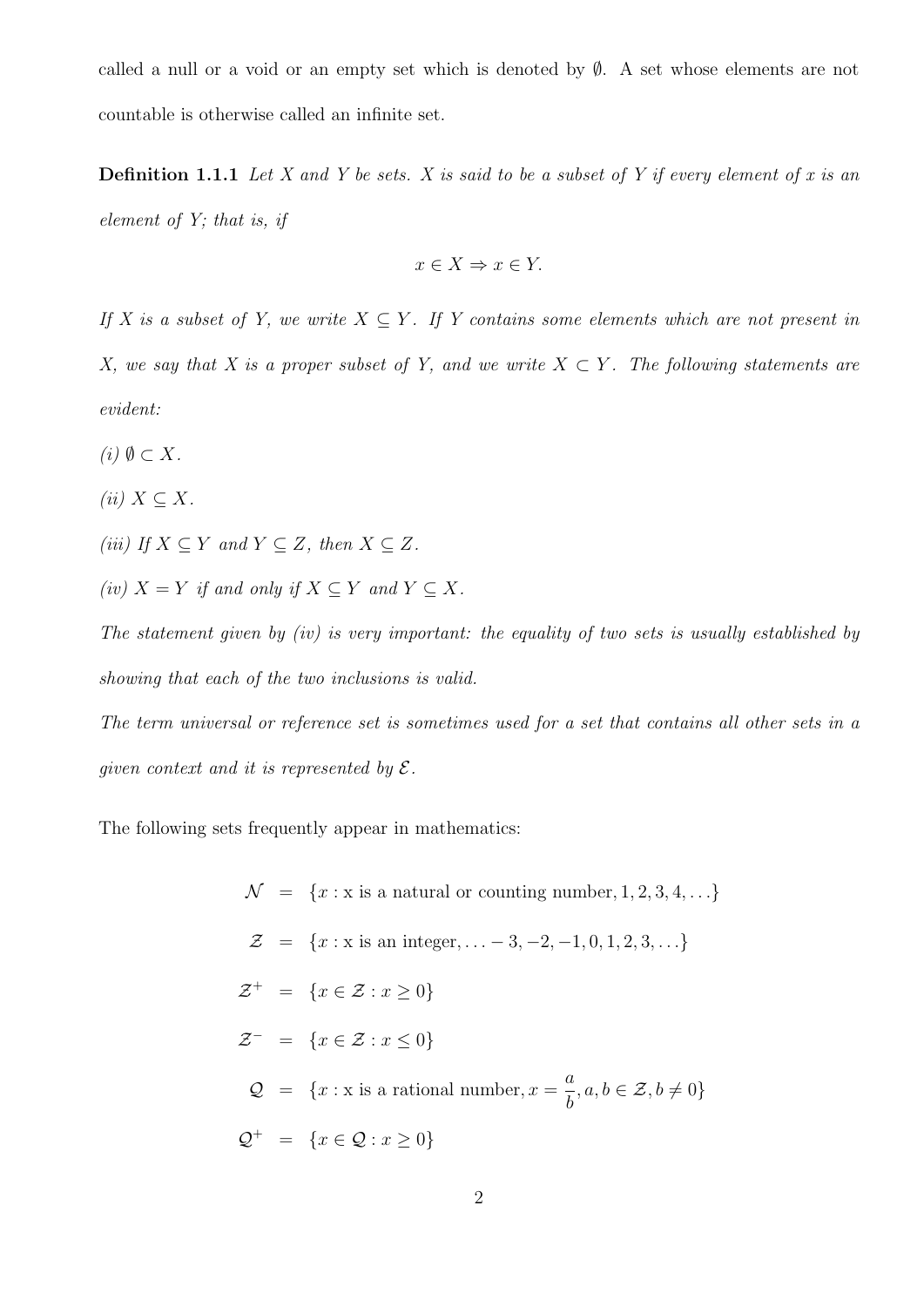$$
Q^{-} = \{x \in Q : x \le 0\}
$$
  

$$
R = \{x : x \text{ is a real number}\}\
$$

The symbols representing each of the sets should be noted carefully and also it should be observed that

$$
\mathcal{N}\subseteq\mathcal{Z}\subseteq\mathcal{Q}\subseteq\mathcal{R}.
$$

**Definition 1.1.2** Let X and Y be subsets of a reference set  $\mathcal{E}$ .

(i) The union of X and Y, written  $X \cup Y$ , is the set

$$
X \cup Y = \{ x \in \mathcal{E} : x \in X \quad or \quad x \in Y \}.
$$

(ii) The intersection of X and Y, written  $X \cap Y$ , is the set

$$
X \cap Y = \{ x \in \mathcal{E} : x \in X \quad and \quad x \in Y \}.
$$

(iii) The difference of X and Y, written  $Y - X$ , is the set

$$
Y - X = \{ x \in \mathcal{E} : x \in Y \quad and \quad x \notin X \}.
$$

If  $X \subset Y$ , then Y-X is called the complement of X with respect to Y. This is denoted by X' or  $X^c$ . X and Y are said to be disjoint if  $X \cap Y = \emptyset$ . It should be noted carefully that when  $x \in X$ or  $x \in Y$ , it means that x belongs to at least one of X, Y and when  $x \in X$  and  $y \in Y$ , it means that  $x$  belongs to both  $X$  and  $Y$ . The following two statements are immediate:

(i) For any two sets  $X, Y, X \cap Y \subset X \subset X \cup Y$ .

(ii) If  $X \subset W$  and  $Y \subset Z$ , then  $X \cup Y \subset W \cup Z$  and  $X \cap Y \subset W \cap Z$ .

The formal properties of the operations  $\cup$  and  $\cap$  are given in the following theorem.

**Theorem 1.1.1** Let  $X$ ,  $Y$ , and  $Z$  be sets. Then

(i)  $X \cup X = X \cap X$ ,  $\forall X$  [idempotent]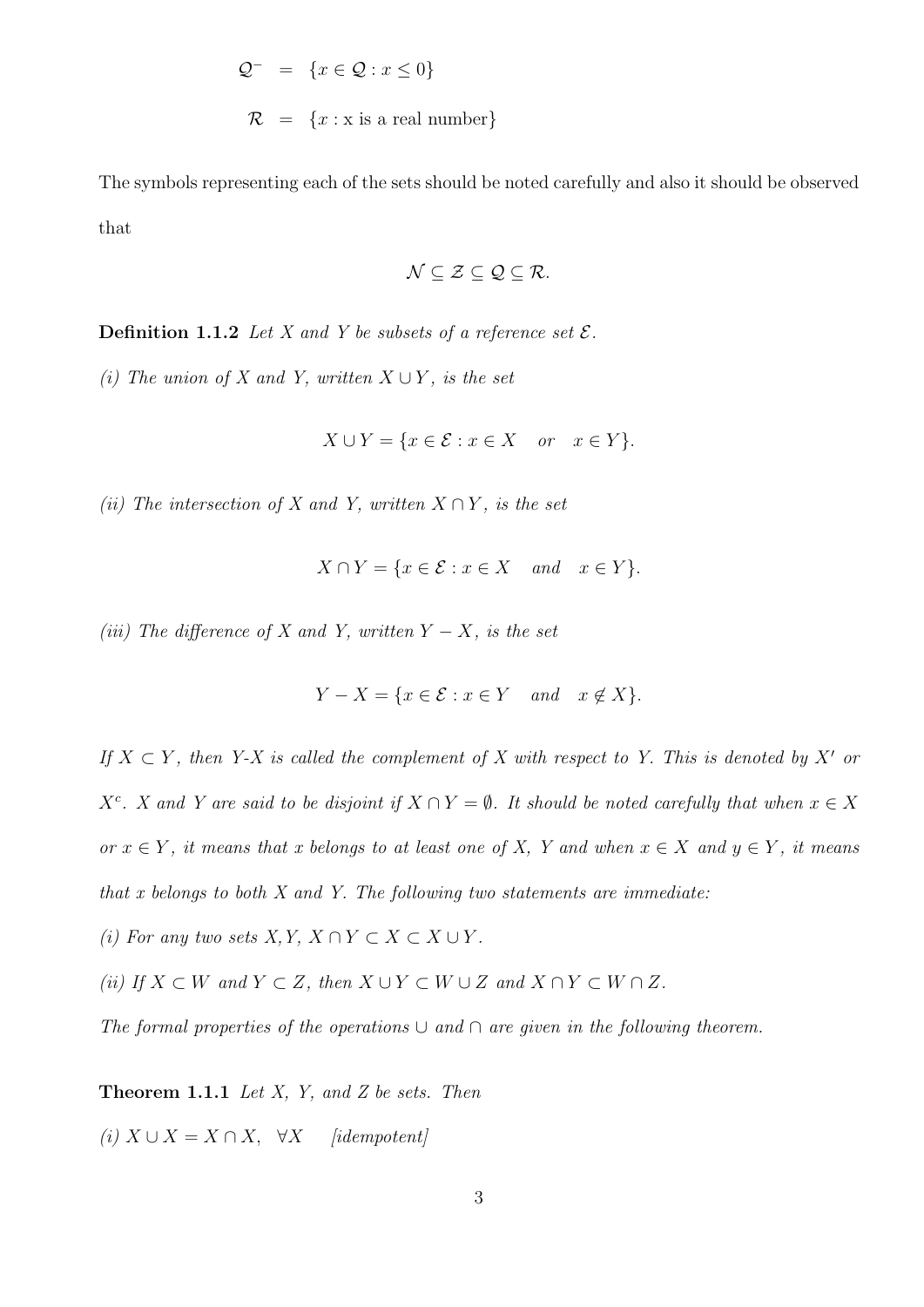(ii)  $X \cup Y = Y \cup X$  and  $X \cap Y = Y \cap X$  [commutative]

$$
(iii) X \cup (Y \cup Z) = (X \cup Y) \cup Z \text{ and } X \cap (Y \cap Z) = (X \cap Y) \cap Z \qquad [associative]
$$
  

$$
(iv) X \cap (Y \cup Z) = (X \cap Y) \cup (X \cap Z) \text{ and } X \cup (Y \cap Z) = (X \cup Y) \cap (X \cup Z) \qquad [distributive]
$$

Proof:The verifications of (i)-(iii) are easy. To establish (iv), let

$$
x \in X \cap (Y \cup Z) \Leftrightarrow x \in X
$$
 and  $x \in (Y \cup Z)$   
\n $\Leftrightarrow x \in X$  and  $[x \in Y \text{ or } x \in Z]$   
\n $\Leftrightarrow [x \in X \text{ and } x \in Y] \text{ or } [x \in X \text{ and } x \in Z]$   
\n $\Leftrightarrow x \in (X \cap Y) \text{ or } x \in (X \cap Z)$   
\n $\Leftrightarrow x \in (X \cap Y) \cup (X \cap Z).$ 

Also, let

$$
x \in X \cup (Y \cap Z) \Leftrightarrow x \in X \text{ or } x \in (Y \cap Z)
$$
  
\n $\Leftrightarrow x \in X \text{ or } [x \in Y \text{ and } x \in Z]$   
\n $\Leftrightarrow [x \in X \text{ or } x \in Y] \text{ and } [x \in X \text{ or } x \in Z]$   
\n $\Leftrightarrow x \in (X \cup Y) \text{ and } x \in (X \cup Z)$   
\n $\Leftrightarrow x \in (X \cup Y) \cap (X \cup Z).$ 

**Theorem 1.1.2 (De Morgan)** Let X and Y be subsets of a universal set  $\mathcal{E}$ . Then

(i)  $(X \cup Y)^c = X^c \cap Y^c$ . (ii)  $(X \cap Y)^c = X^c \cup Y^c$ .

Proof: (i) Let

$$
x \in (X \cup Y)^c \Leftrightarrow x \in \mathcal{E}
$$
 and  $x \notin (X \cup Y)$   
 $\Leftrightarrow x \in \mathcal{E}$  and  $[x \notin X \text{ or } x \notin Y]$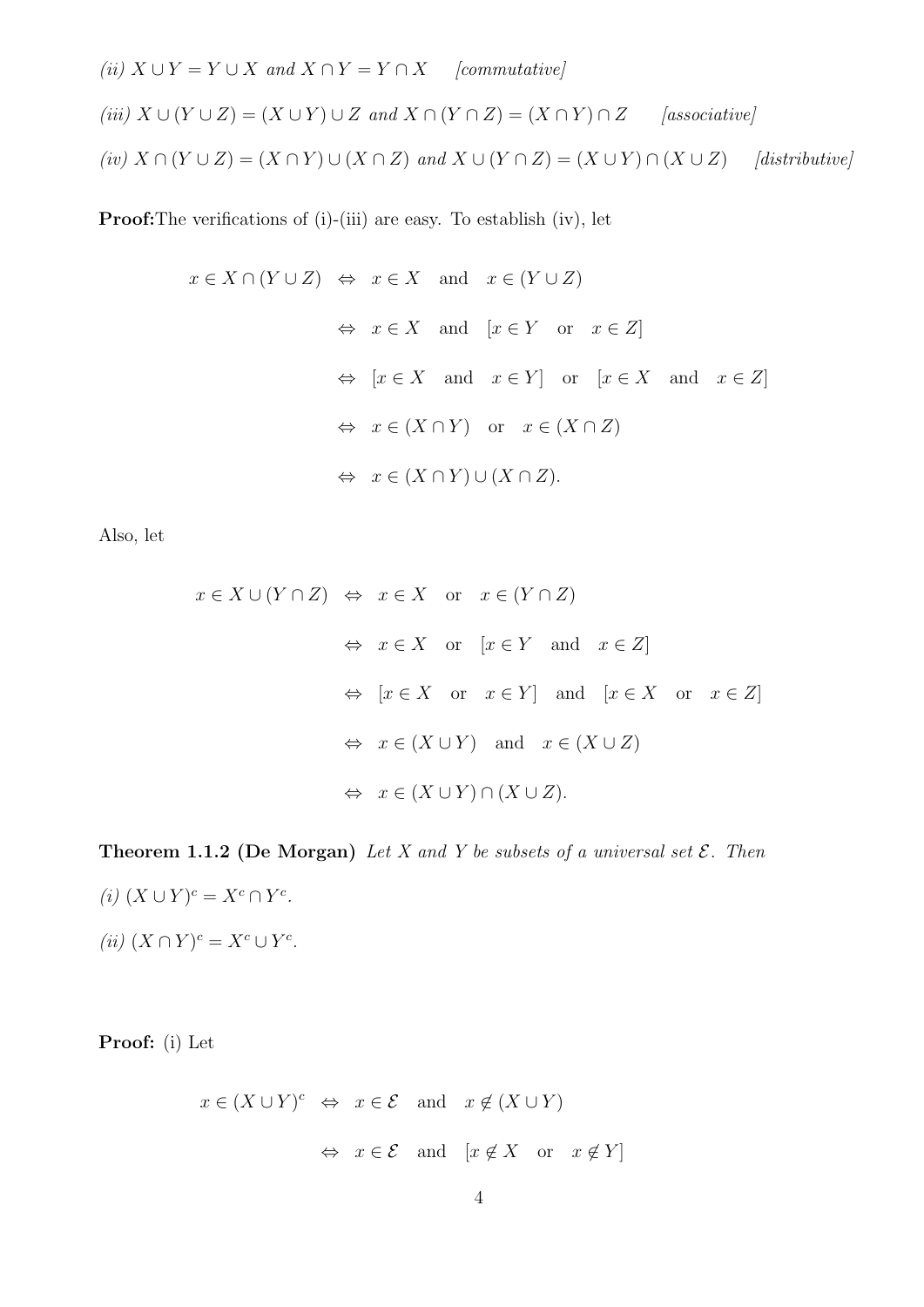$\Leftrightarrow$  [ $x \in \mathcal{E}$  and  $x \notin X$ ] and [ $x \in \mathcal{E}$  and  $x \notin Y$ ]  $\Leftrightarrow x \in X^c$  and  $x \in Y^c$  $\Leftrightarrow x \in (X^c \cap Y^c).$ 

(ii) Also let

$$
x \in (X \cap Y)^c \Leftrightarrow x \in \mathcal{E}
$$
 and  $x \notin (X \cap Y)$   
\n $\Leftrightarrow x \in \mathcal{E}$  and  $[x \notin X \text{ and } x \notin Y]$   
\n $\Leftrightarrow [x \in \mathcal{E} \text{ and } x \notin X] \text{ or } [x \in \mathcal{E} \text{ and } x \notin Y]$   
\n $\Leftrightarrow x \in X^c \text{ or } x \in Y^c$   
\n $\Leftrightarrow x \in (X^c \cup Y^c).$ 

It is sometimes helpful to illustrate union, intersection, difference and complement of sets by means of Venn diagrams. Circles or ovals are drawn to represent the sets which are enclosed within a rectangle representing the universal set. Venn diagram is a useful tool in establishing basic and simple idenntities involving sets and also in solving two-set and three-set problems.

**Theorem 1.1.3** Let X, Y and Z be finite sets contained in the universal set  $\mathcal{E}$ . Then  $X \cup Y \cup Z$ is finite and

$$
n(X \cup Y \cup Z) = n(X) + n(Y) + n(Z) - n(X \cap Y) - n(X \cap Z) - n(Y \cap Z) + n(X \cap Y \cap Z).
$$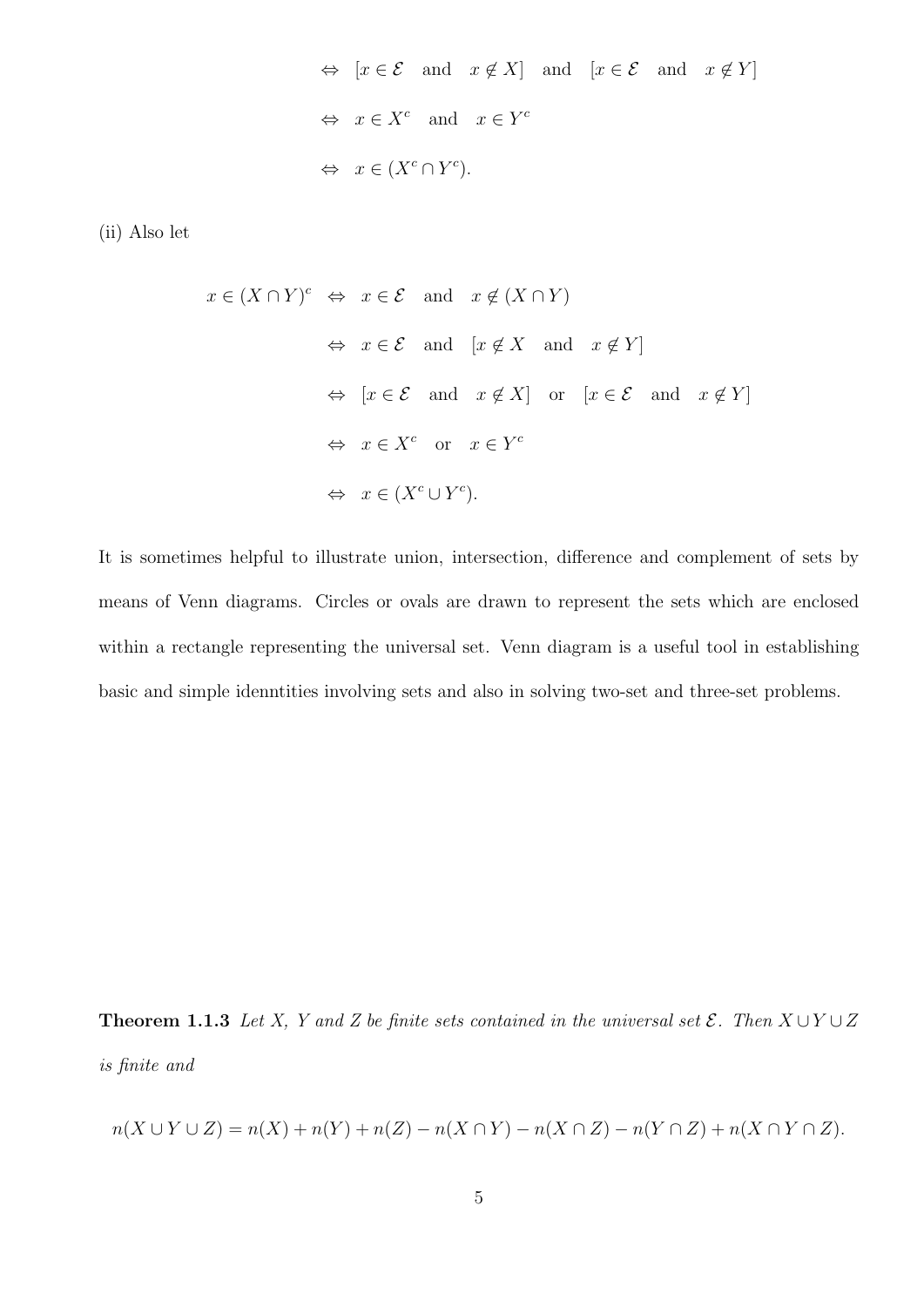**Proof:** Suppose that X, Y and Z are finite sets contained in the universal set  $\mathcal{E}$ . Obviously,  $X \cup Y \cup Z$  is finite and  $\mathcal{E} = X \cup Y \cup Z$ . From the venn diagram, we have

$$
n(\mathcal{E}) = n(X \cup Y \cup Z)
$$
  
=  $a + b + c + d + e + f + g$   
=  $(a + b + c + d) + (c + d + e + f) + (b + d + f + g)$   
 $-(c + d + b + d + f + d) + d$   
=  $(a + b + c + d) + (c + d + e + f) + (b + d + f + g)$   
 $-([c + d) + (b + d) + (f + d)] + d$   
=  $(a + b + c + d) + (c + d + e + f) + (b + d + f + g)$   
 $-(c + d) - (b + d) - (f + d) + d$   
=  $n(X) + n(Y) + n(Z) - n(X \cap Y) - n(X \cap Z)$   
 $-n(Y \cap Z) + n(X \cap Y \cap Z)$   
therefore  $n(X \cup Y \cup Z) = n(X) + n(Y) + n(Z) - n(X \cap Y)$   
 $-n(X \cap Z) - n(Y \cap Z) + n(X \cap Y \cap Z)$  (1)

If  $Z = \emptyset$ , (1) reduces to

$$
n(X \cup Y) = n(X) + n(Y) - n(X \cap Y)
$$
 (2)

Also if X and Y are disjoint, that is,  $X \cap Y = \emptyset$ , then (2) reduces to

$$
n(X \cup Y) = n(X) + n(Y) \tag{3}
$$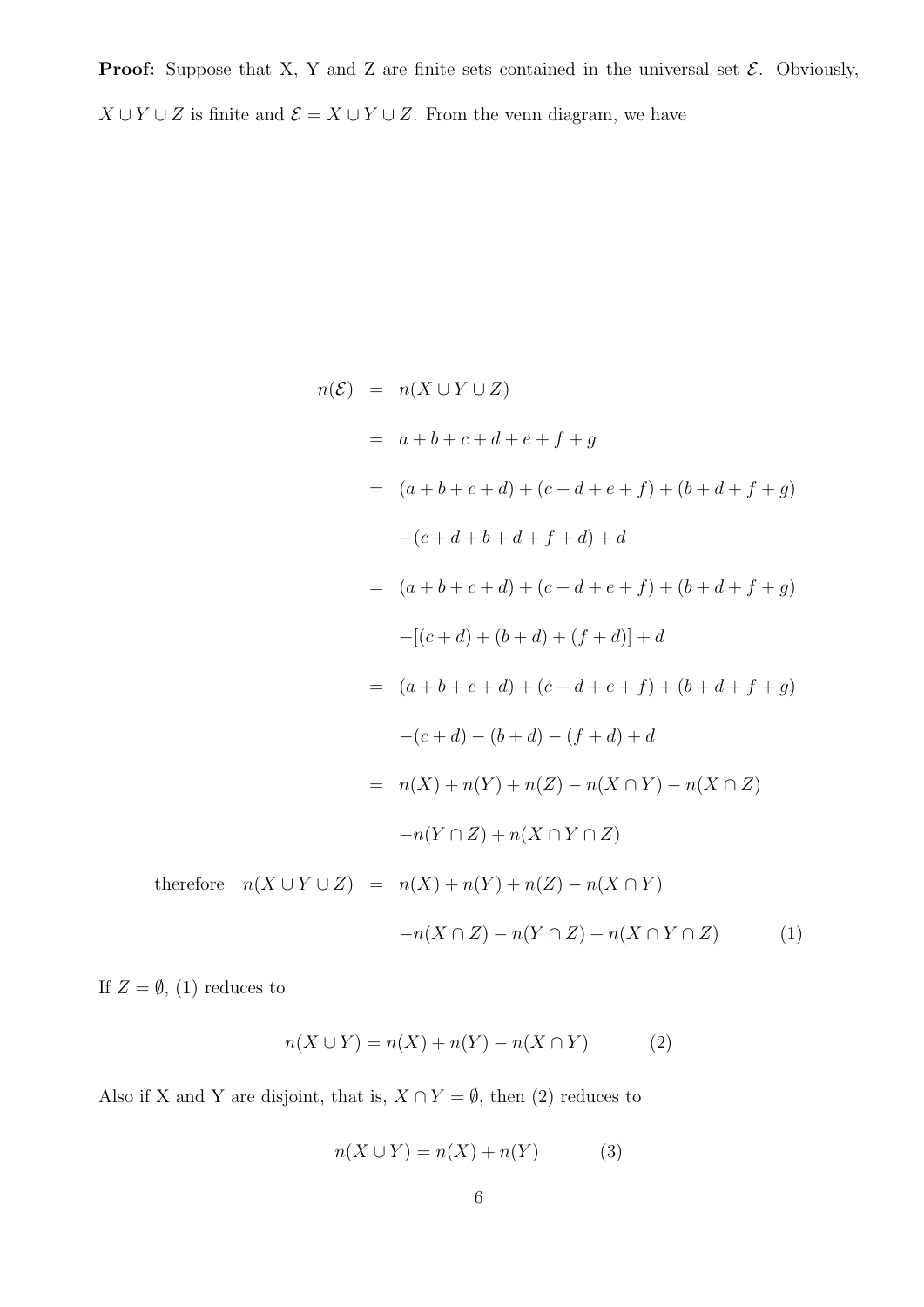Equations (1) and (2) are very useful in dealing with three-set and two-set problems respectively.

## 1.2 Worked Examples

**Example 1.2.1** If A, B and C are subsets of the universal set  $\mathcal{E}$ , represent the following sets on

venn diagrams:

- $(a) (A ∪ B) ∩ (A ∪ C);$
- (b)  $(A \cap B) \cup (A \cap C)$ ;
- $(c) A \cup (B \cap C);$
- (d)  $A \cap (B \cup C)$ .

What do you notice about:

(i) (a) and (c) ? (ii) (b) and (d) ?

#### Solution: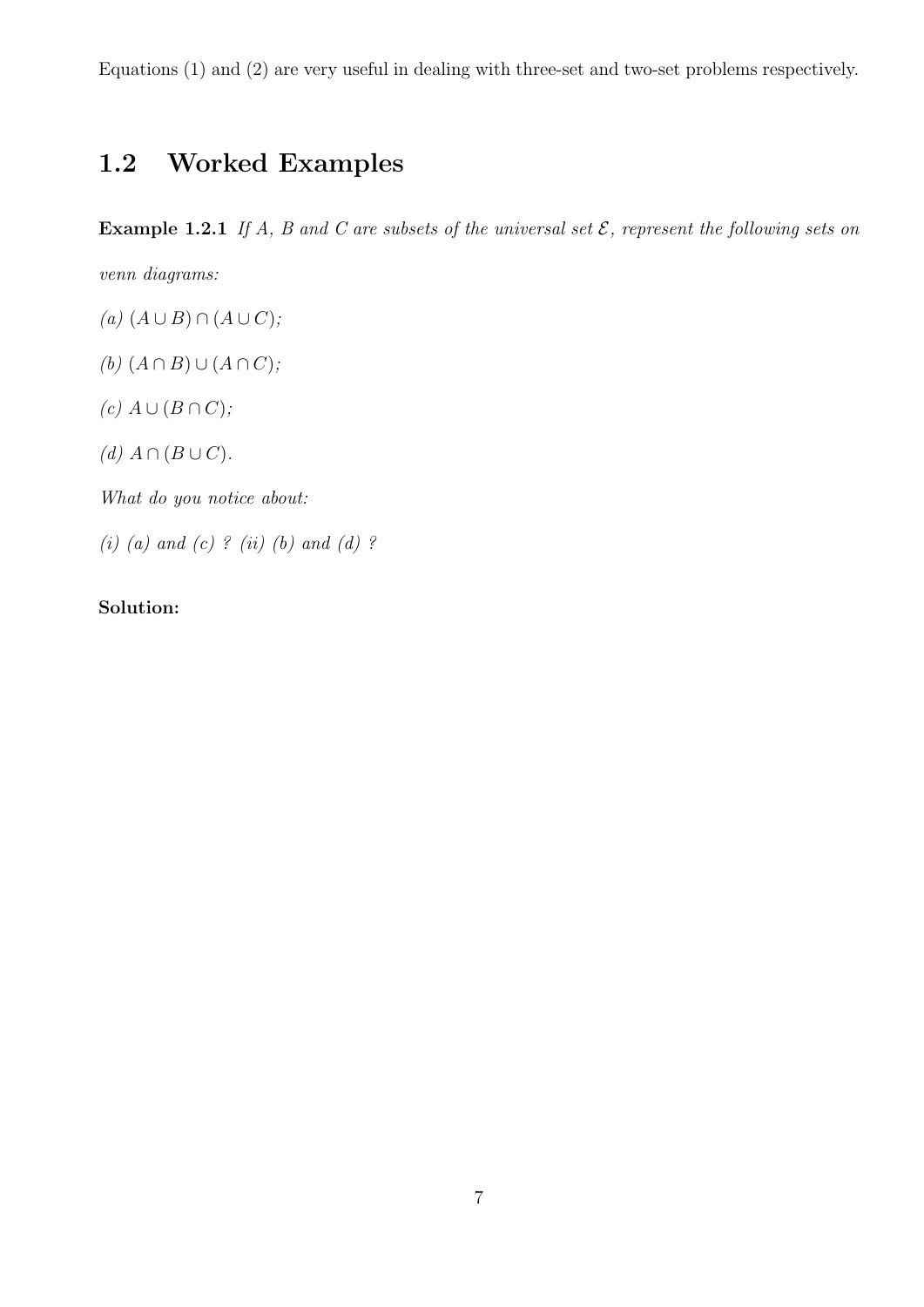**Example 1.2.2** The universal set  $\mathcal{E}$  is the set of all integers. A,B and C are subsets of  $\mathcal{E}$  defined as follows:

$$
A = \{..., -6, -4, -2, 0, 2, 4, 6, ...\}
$$
  

$$
B = \{x : 0 \le x \le 9\}
$$
  

$$
C = \{x : -4 < x \le 0\}
$$

(a) Write down the sets A', where A' is the complement of A with respect to  $\mathcal{E}$ .

(b) Find  $B \cap C$ .

(c) Find the members of the sets  $B \cup C$ ,  $A \cap B$  and  $A \cap C$  and hence show that

 $A \cap (B \cup C) = (A \cap B) \cup (A \cap C).$ 

Solution: (a)

$$
A' = \{x : x \in \mathcal{E} \text{ and } x \notin A\}
$$
  
=  $\{\dots, -7, -5, -3, -1, 1, 3, 5, 7, \dots\}$ 

(b)

$$
B = \{x : 0 \le x \le 9\}
$$
  
=  $\{0, 1, 2, 3, 4, 5, 6, 7, 8, 9\}$   

$$
C = \{x : -4 < x \le 0\}
$$
  
=  $\{-3, -2, -1, 0\}$   

$$
B \cap C = \{0\}.
$$

(c)

$$
B \cup C = \{-3, -2, -1, 0, 1, 2, 3, 4, 5, 6, 7, 8, 9\}
$$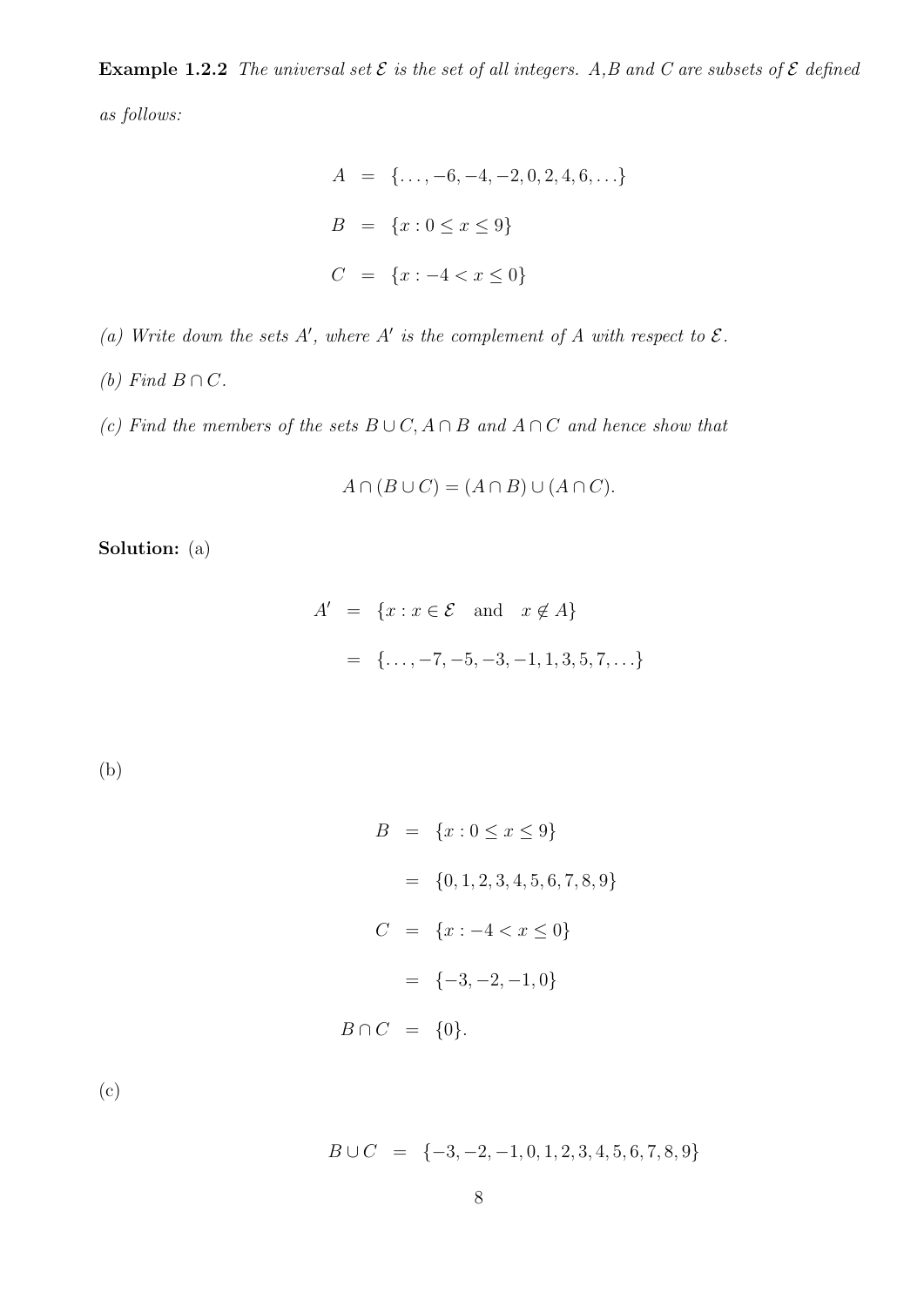$$
A \cap B = \{0, 2, 4, 6, 8\}
$$
  
\n
$$
A \cap C = \{-2, 0\}
$$
  
\n
$$
(A \cap B) \cup (A \cap C) = \{-2, 0, 2, 4, 6, 8\}
$$
  
\n
$$
A \cap (B \cup C) = \{-2, 0, 2, 4, 6, 8\} = (A \cap B) \cup (A \cap C).
$$

Example 1.2.3 In a certain class, 22 pupils take one or more of Chemistry, Economics and Government. 12 take Economics  $(E)$ , 8 take Government  $(G)$  and 7 take Chemistry  $(C)$ . Nobody takes Economics and Chemistry and 4 pupils take Economics and Government.

(a) (i) Using set notation and the letters indicated above, write down the two statements in the last sentence

- (ii) Draw a venn diagram to illustrate the information.
- (b) How many pupils take
- (i) both Chemistry and Government ?
- (ii) Government only ?

Solution: (a) (i) Nobody takes Economics and Chemistry :

$$
E \cap C = \emptyset \Rightarrow n(E \cap C) = 0.
$$

4 pupils take Economics and Government:

$$
n(E \cap G) = 4.
$$

(ii) Since  $E \cap C = \emptyset$ , it follows that  $E \cap C \cap G = \emptyset$ .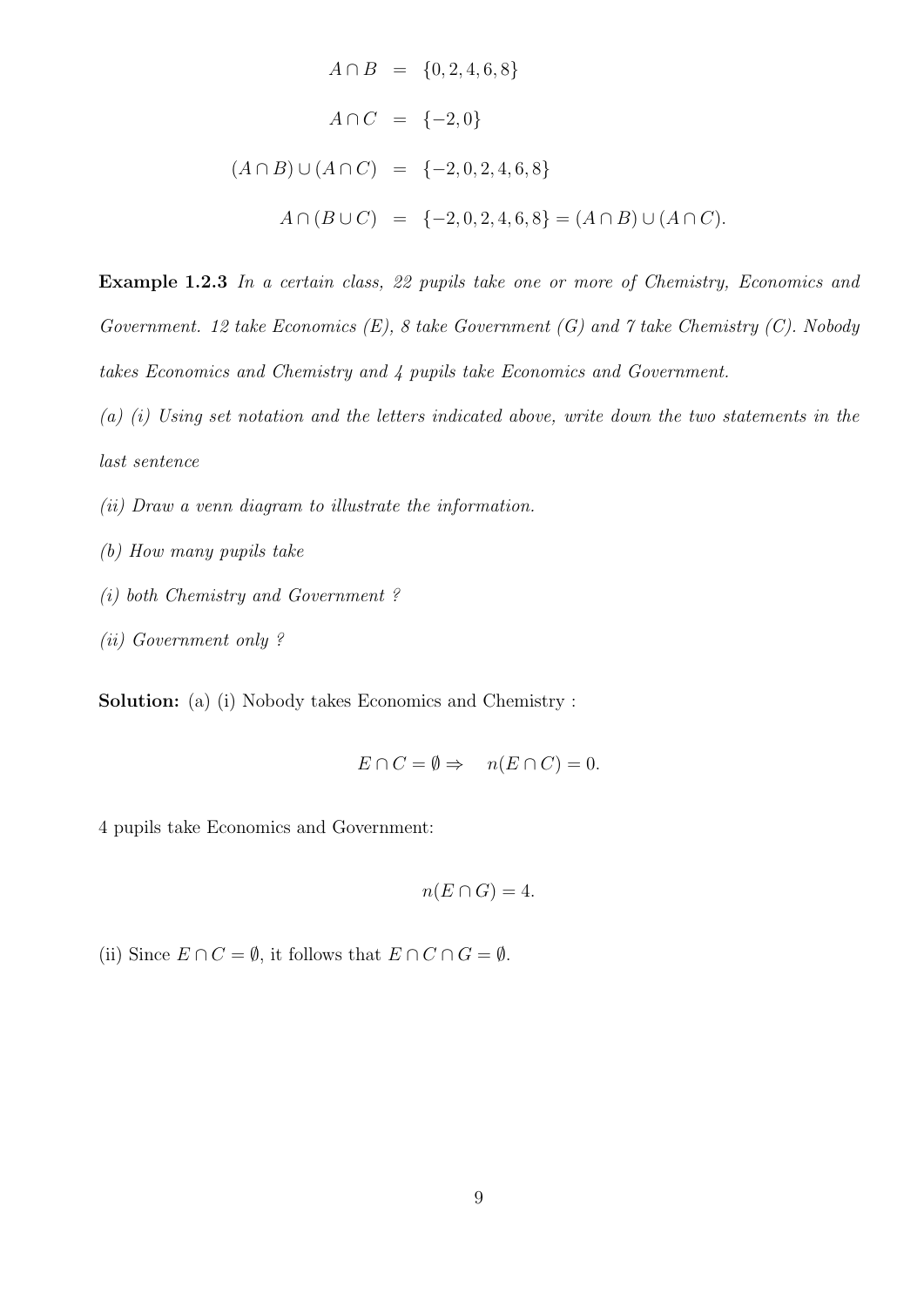Given that  $n(E \cup G \cup C) = 22$ , we have

$$
8 + 4 + 4 - x + x + 7 - x = 22
$$

 $\ddot{\bullet}$  $x = 1$ .

(b) From the venn diagram, we have that

(i) One pupil takes both Chemistry and Government.

(ii) Three pupils take Government only.

Example 1.2.4 A school has 37 vacancies for teachers, out of which 22 are for English Language, 20 for History and 17 for Fine Art. Of these vacancies 11 are for both English Language and History, 8 for both History and Fine Art and 7 for English Language and Fine Art.

Using a venn diagram, find the number of teachers who must be able to teach:

- $(a)$  all the three subjects;
- (b) Fine Art only;
- (c) English Language and History, but not Fine Art.

Solution: Let English Language, History and Fine Art be represented by E, H and F respectively. From the given data we have

$$
n(E \cup H \cup F) = 37
$$
  

$$
n(E \cap H) = 11
$$
  

$$
n(H \cap F) = 8
$$
  

$$
n(E \cap F) = 7.
$$

Let  $n(E \cap H \cap F) = x$ , then

 $n(E \cup H \cup F) = 4 + x + 7 - x + x + 11 - x + 1 + x + 8 - x + 2 + x = 37$  $\Rightarrow$  33 + x = 37  $\bullet \bullet \quad x = 4.$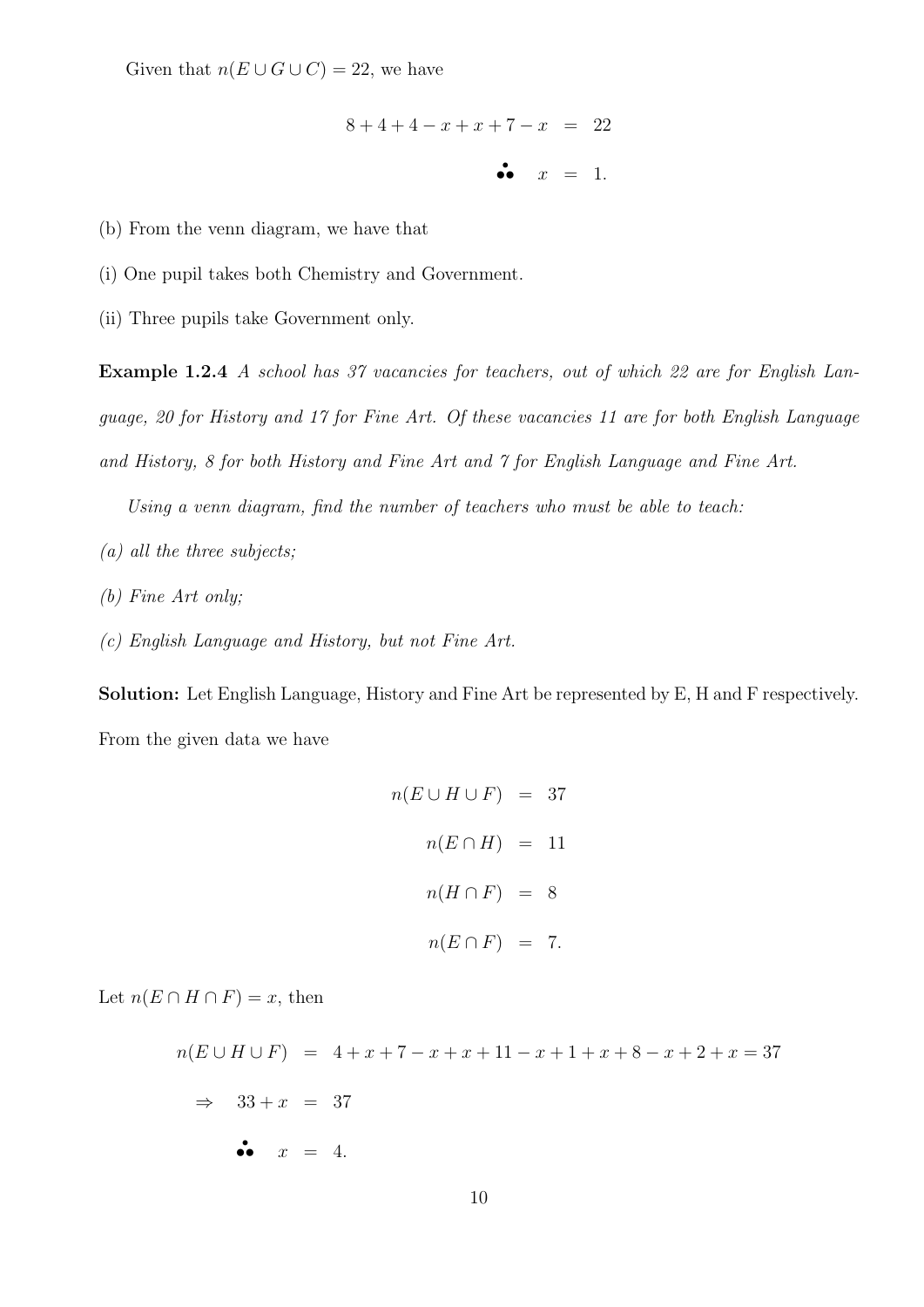It is clear from the venn diagram that

(a) 4 teachers must be able to teach all the three subjects.

- (b) 6 teachers must be able to teach Fine Art only.
- (c) 20 teachers must be able to teach English Language and History, but not Fine Art.

**Example 1.2.5** (a) In a certain school, 3 teachers teach Further Mathematics and 6 teach General Mathematics. If there are 7 Mathematics teachers in the school, how many of them teach both Futher Mathematics and General Mathematics ?

(b) A newsagent sell three papers, the Guardian, the Punch and the Tribune. 70 customers buy the Guardian, 80 the Punch, and 90 the Tribune. 20 buy both the Guardian and the Punch, 25 the Punch and the Tribune, and 30 the Guardian and the Tribune. If 15 customers buy all the three papers, how many customers has the newsagent?

Solution: (a) Let F and G represent the sets of Further Mathematics and General Mathematics teachers respectively. From the given data we have  $n(F) = 3, n(G) = 6, n(F \cup G) = 7$ . We are to find  $n(F \cap G)$ . Using the formula for a two-set problem, we have

$$
n(F \cup G) = n(F) + n(G) - n(F \cap G)
$$
  
\n
$$
\Rightarrow 7 = 3 + 6 - n(F \cap G)
$$
  
\n• 
$$
n(F \cap G) = 9 - 7
$$
  
\n
$$
= 2.
$$

Hence, 2 teachers teach both Further Mathematics and General Mathematics.

•

(b) Let G, P and T represent the set of customers who buy the Guardian, the Punch and the Tribune newspapers respectively. From the given data we have  $n(G) = 70, n(P) = 80, n(T) =$  $90, n(G \cap P) = 20, n(P \cap T) = 25, n(G \cap T) = 30$  and  $n(G \cap P \cap T) = 15$  It is required to find  $n(G \cup P \cup T)$ .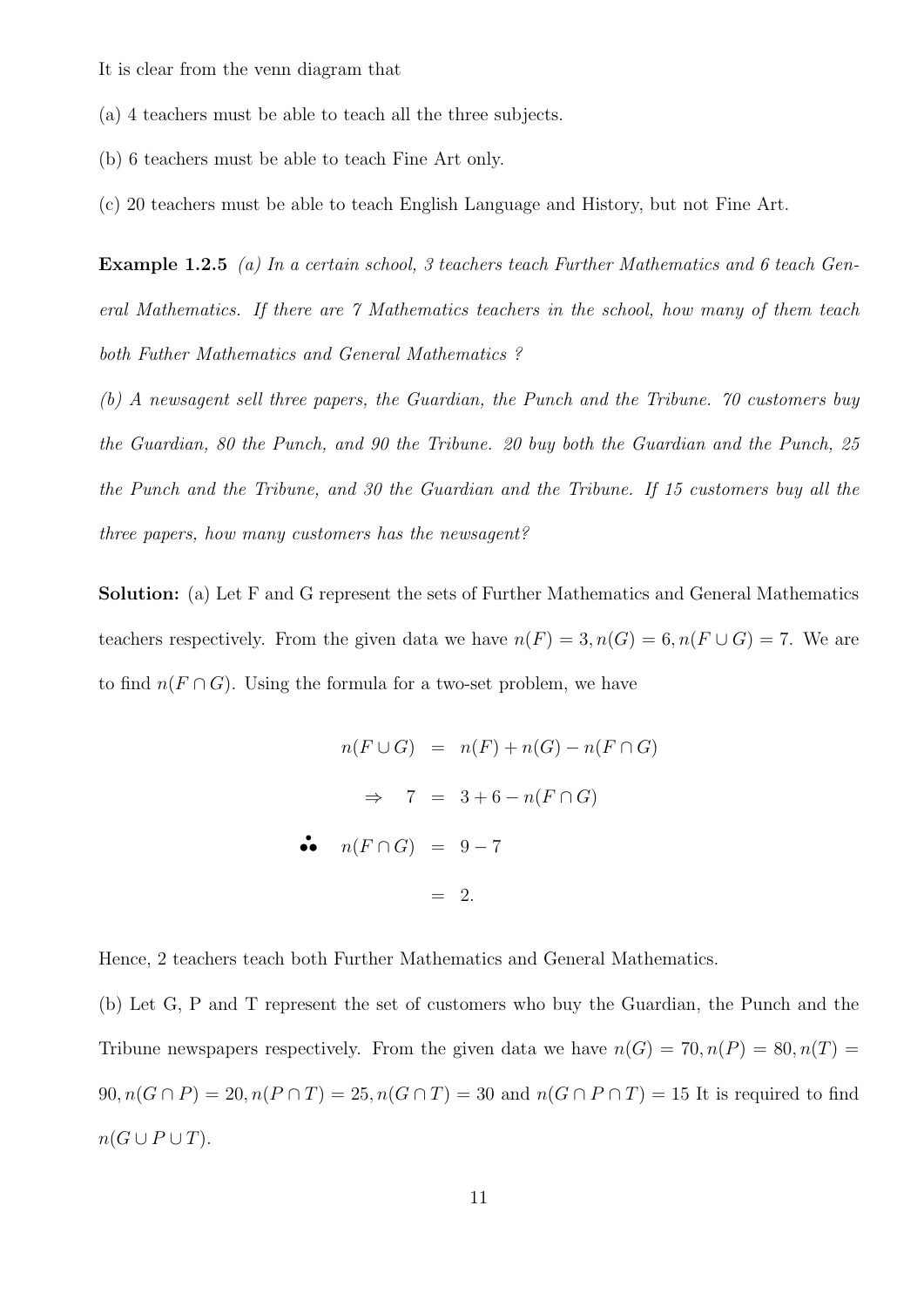Using the formula for the three-set problem, we have

$$
n(G \cup P \cup T) = n(G) + n(P) + n(T) - n(G \cap P) - n(P \cap T) - n(G \cap T) + n(G \cap P \cap T)
$$
  
= 70 + 80 + 90 - 20 - 25 - 30 + 15  
7 = 255 - 75  
= 180.

Thus the newsagent has 180 customers.

The information is represented in the venn diagram below.

**Example 1.2.6** If A and B are subsets of the reference set X, use set theoretic argument to show that:

$$
(a) (A^c)^c = A,
$$

- (b)  $X A^c = X \cap A$ ,
- $(c) A \cup (A^c \cap B) = A \cup B$ ,
- (d)  $A \cap (A^c \cup B) = A \cap B$ .

Solution: (a) Let

$$
x \in (A^c)^c \iff x \notin A^c
$$
  

$$
\iff x \in A
$$
  
••  $(A^c)^c = A$ .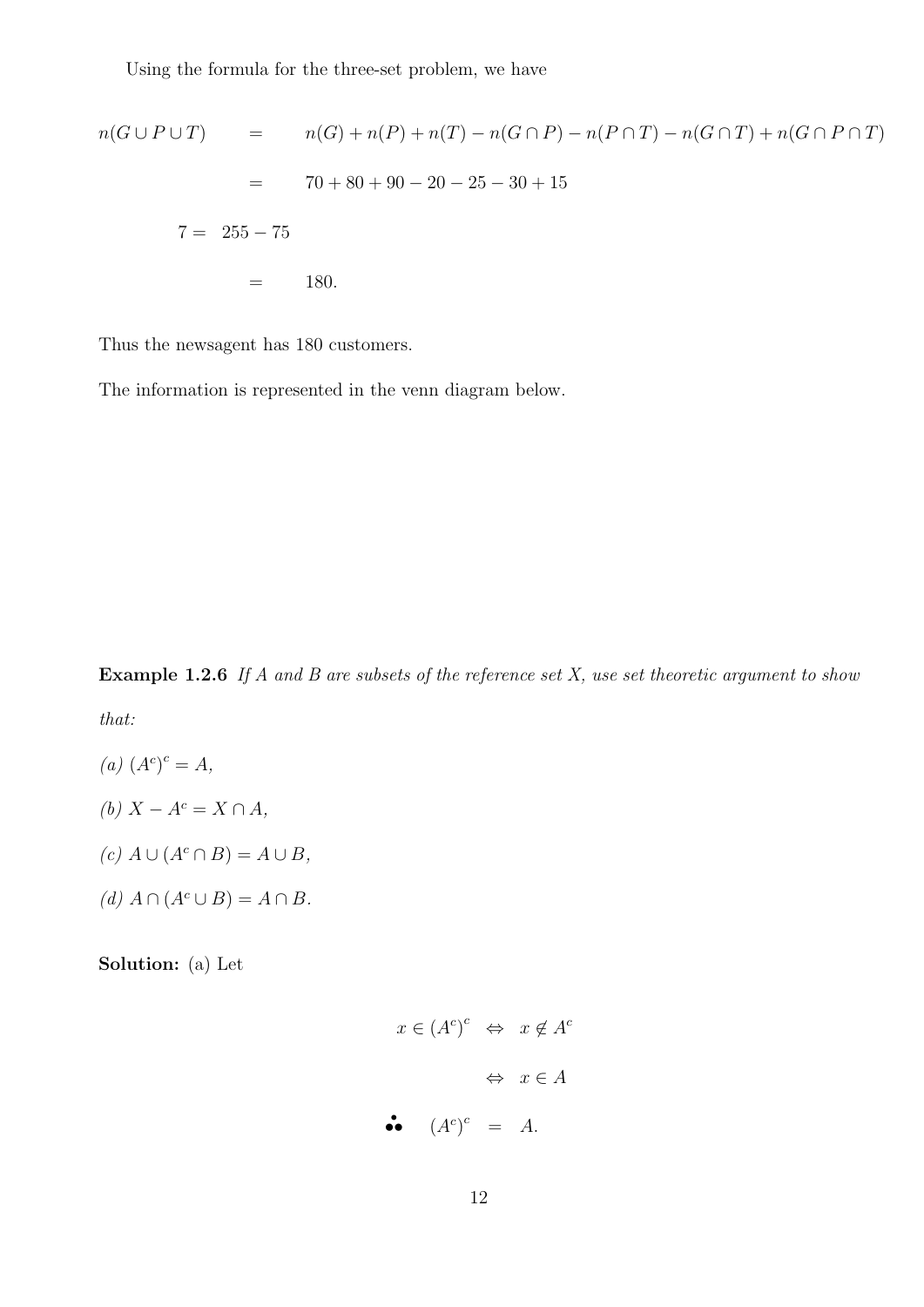$$
x \in (X - A^c) \Leftrightarrow x \in X
$$
 and  $x \notin A^c$   
 $\Leftrightarrow x \in X$  and  $x \in A$   
 $\Leftrightarrow x \in X \cap A$   
 $\therefore X - A^c = X \cap A$ .

(c) Let

$$
x \in A \cup (A^c \cap B) \Leftrightarrow x \in A \text{ or } x \in (A^c \cap B)
$$
  
\n $\Leftrightarrow x \in A \text{ or } [x \in A^c \text{ and } x \in B]$   
\n $\Leftrightarrow x \in A \text{ or } x \in B$   
\n $\Leftrightarrow x \in (A \cup B)$   
\n $\therefore A \cup (A^c \cap B) = A \cup B.$ 

(c) Let

$$
x \in A \cap (A^c \cup B) \iff x \in A \text{ and } x \in (A^c \cup B)
$$
  
\n $\iff x \in A \text{ and } [x \in A^c \text{ or } x \in B]$   
\n $\iff x \in A \text{ and } x \in B$   
\n $\iff x \in (A \cap B)$   
\n $\bullet \quad A \cap (A^c \cup B) = A \cap B.$ 

## 1.3 Self Assessment Problems

SAP 1.3.1 If  $A$ ,  $B$ ,  $C$  are subsets of  $X$  such that

$$
X \ = \ \{\alpha, \beta, \gamma, \lambda, \psi, \theta, \omega, \tau, \mu, \nu \}
$$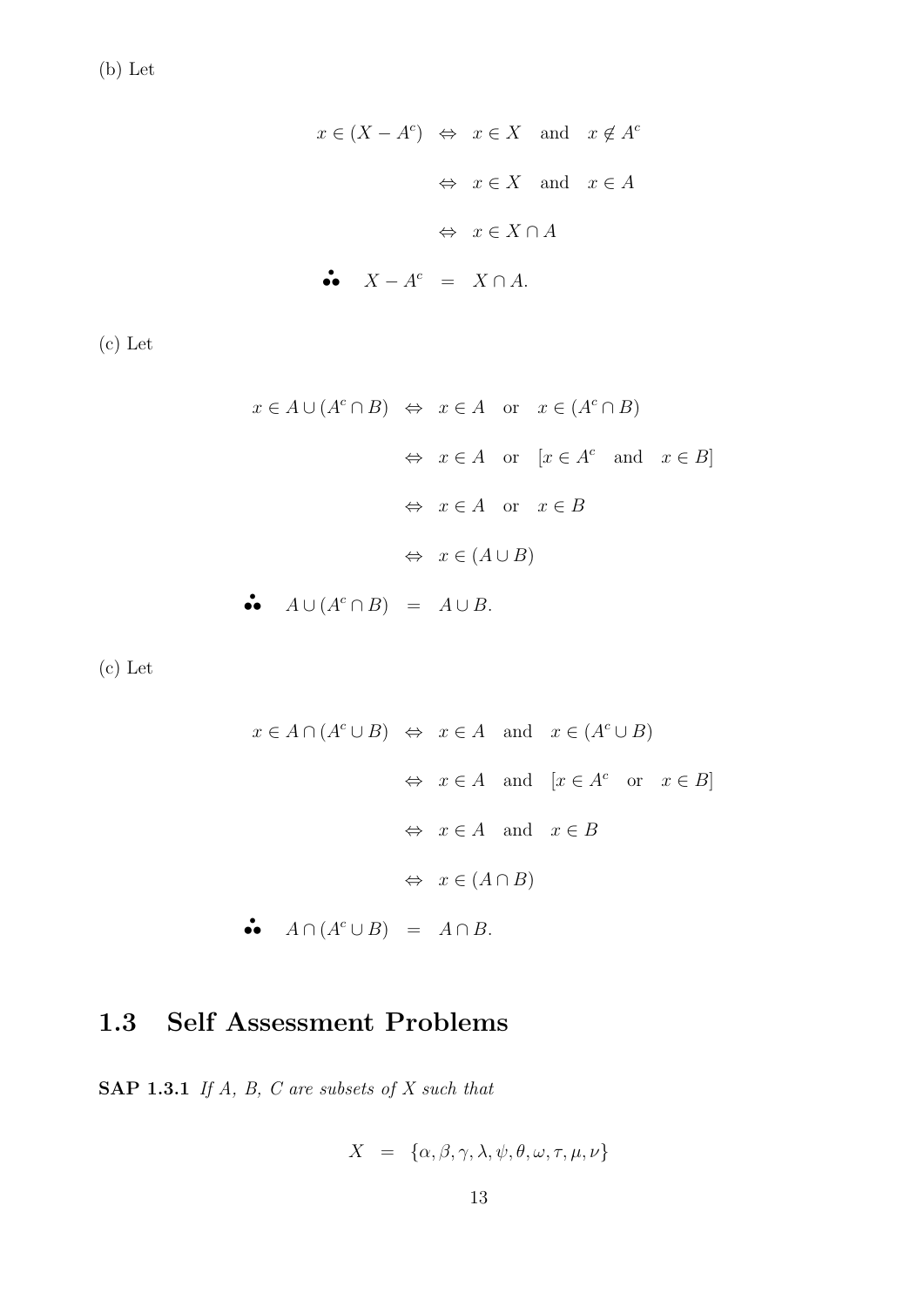$$
A = \{\alpha, \beta, \lambda, \theta, \omega, \tau, \mu\}
$$

$$
B = \{\alpha, \beta, \gamma, \lambda, \omega, \mu\}
$$

$$
C = \{\beta, \gamma, \lambda, \omega, \mu\}
$$

Find:

- $(a)$   $A'$
- $(b)$   $B'$
- $(c)$   $C'$

(d)  $A' \cap B' \cap C$ 

- $(e)$   $A \cap B' \cap C'$
- $(f)$   $A' \cap B \cap C'$
- $(g)$   $A' \cap B' \cap C'$

and show that

- (i)  $(C \cup B) \cap A = (C \cap A) \cup (B \cap A)$
- (ii)  $(C \cap B) \cup A = (C \cup A) \cap (B \cup A).$

Answer:

 $A' = \{\gamma, \psi, \nu\}$  $B' = \{\psi, \theta, \tau, \nu\}$  $C' = {\alpha, \psi, \theta, \tau, \nu}$  $A' \cap B' \cap C = \{\} = \emptyset$  $A \cap B' \cap C' = \{\theta, \tau\}$  $A' \cap B \cap C' = \{\} = \emptyset$  $A' \cap B' \cap C' = \{\psi, \nu\}$ 

SAP 1.3.2 The universal set  $\mathcal E$  is the set of all integers and the subsets P, Q, R of  $\mathcal E$  are given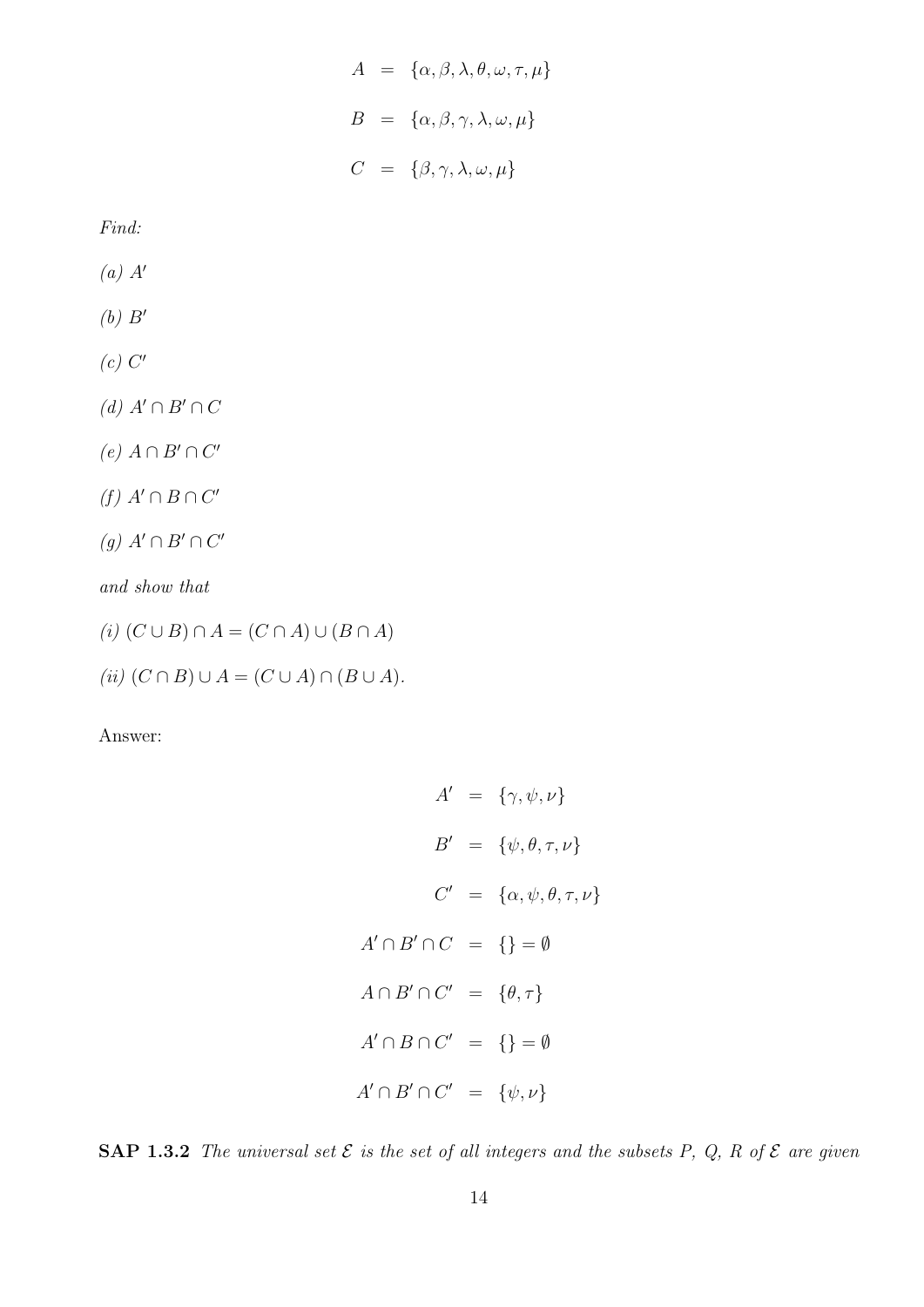$$
P = \{x : x \le 0\}
$$
  
\n
$$
Q = \{\dots, -5, -3, -1, 1, 3, 5, \dots\}
$$
  
\n
$$
R = \{x : -2 \le x < 7\}.
$$

(a) Find  $Q \cap R$ 

- (b) Find R' where R' is the complement of R with respect to  $\mathcal{E}.$
- (c) Find  $P' \cap R'$ .
- (d) List the members of  $(P \cap Q)'$ .

Answer:

$$
Q \cap R = \{-1, 1, 3, 5\}
$$
  
\n
$$
R' = \{\ldots, -7, -6, -5, -4, -3, 7, 8, \ldots\}
$$
  
\n
$$
P' \cap R' = \{7, 8, 9, 10, \ldots\}
$$
  
\n
$$
(P \cap Q)' = \{\ldots, -6, -4, -2, 0, 1, 2, 3, 4, 5, 6, \ldots\}
$$

SAP 1.3.3 In a survey of 290 newspaper readers, 181 of them read the Daily Times, 142 read Guardian, 117 read the Punch and each reads at least one of the three papers. If 75 read the Daily Times and the Guardian, 60 read the Daily Times and the Punch and 54 read the Guardian and the Punch.

- (a) Draw a venn diagram to illustrate this information.
- (b) How many readers read
- (i) all three papers,
- (ii) exactly two of the papers,
- (iii) exactly one of the papers,
- (iv) the Guardian alone ?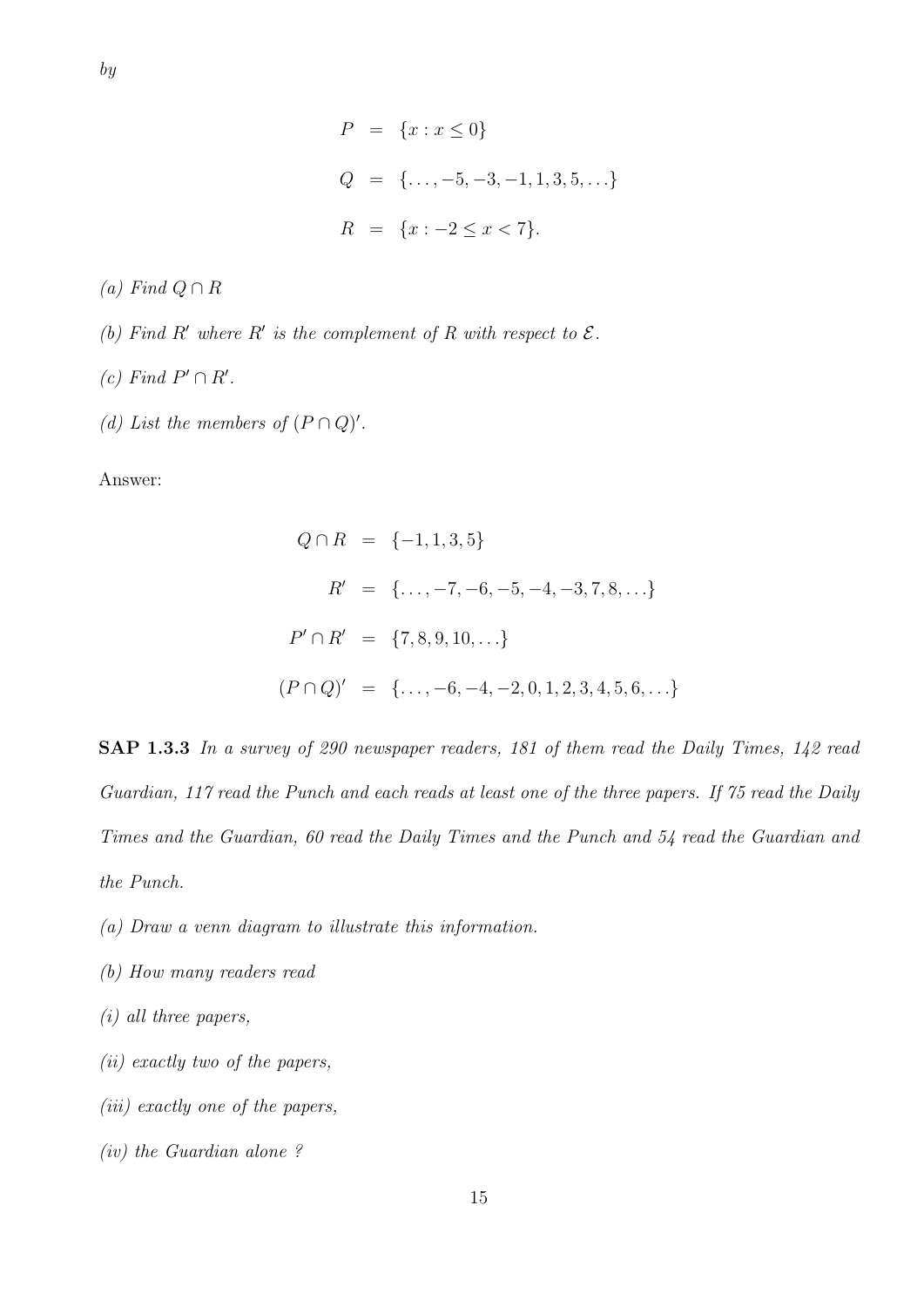(b) (i) 39 (ii) 72 (iii) 179 (iv) 52

SAP 1.3.4 After the registration of 100 freshmen, the following statistics were revealed: 60 were taking Mathematics, 44 were taking Physics, 30 were taking Chemistry, 15 were taking Physics and Chemistry, 6 were taking both Mathematics and Physics but not Chemistry, 24 were taking Mathematics and Chemistry, and 10 were taking all three subjects.

(a) Show that 54 were enrolled in only one of the three subjects.

(b) Show that 35 were enrolled in at least two of them.

SAP 1.3.5 Of a sample of 1000 students surveyed at the end of a term, 100 had applied for Lagos University, 80 for Ife, 75 for Benin, 30 had applied for Lagos and Benin, 20 for Lagos and Ife, 15 for Benin and Ife, and 5 had applied for all the three universities. Show that

- (a) 195 had applied for at least one of the universities.
- (b) 805 had not applied.
- (c) 55 had applied for Lagos only.
- (d) 35 had applied for Benin only.
- (e) 50 had applied for Ife only.

SAP 1.3.6 A, B, C are subsets of a universal set X. Show that:

 $(a) A \cup (A \cap B) = A = A \cap (A \cup B)$ 

(b)  $(A \cup B') \cap (A \cup B) = A$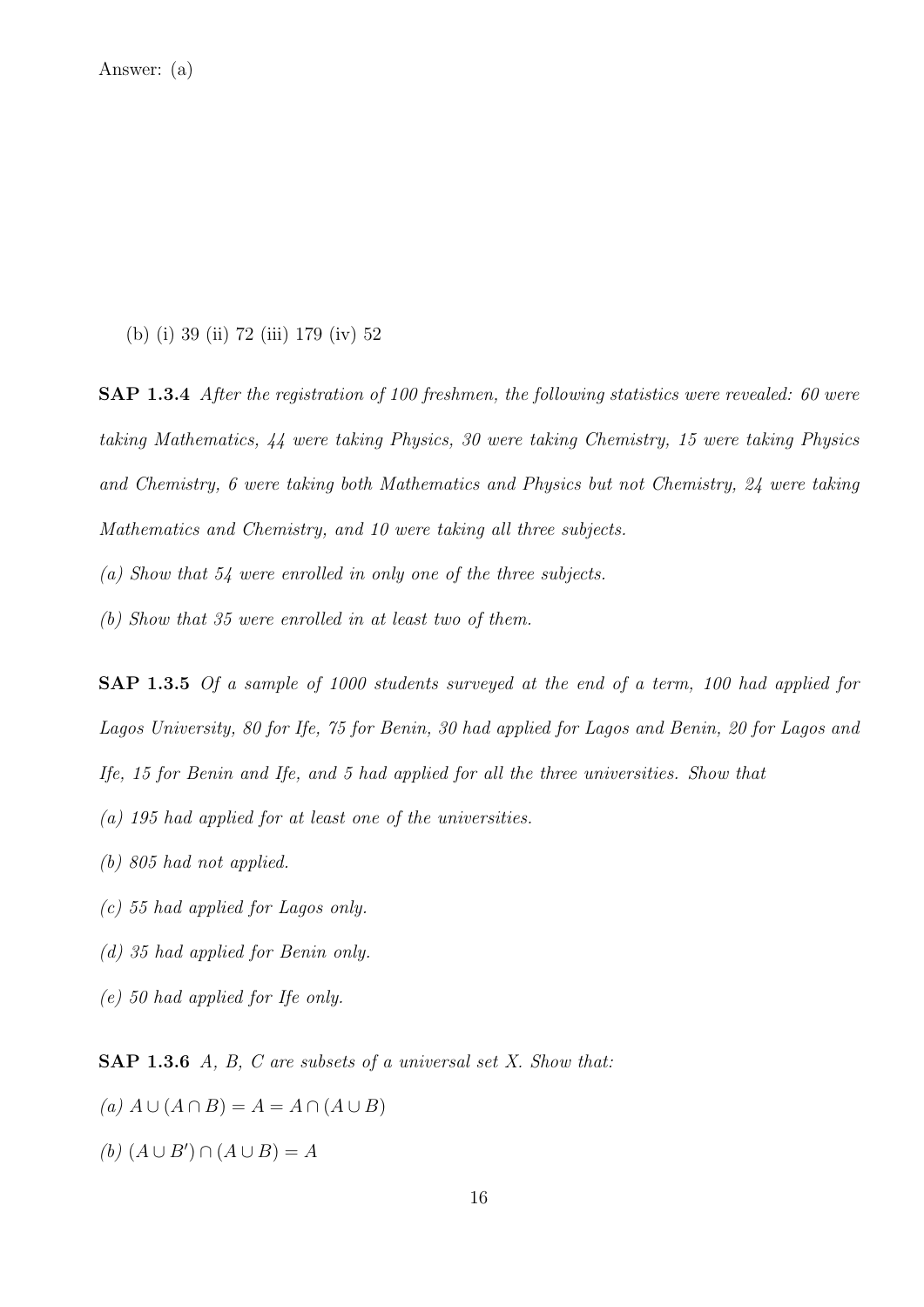SAP 1.3.7 A, B, C are subsets of a universal set X. Show that:

- $(a) (A ∪ B)' = A' ∩ B'$
- (b)  $(A \cap B)' = A' \cup B'$
- $(c) (A')' = A.$

Hence or otherwise, show that

- $(d)$   $(A \cup B')' = A' \cap B$
- $(e)$   $(A' \cap B)' = A \cup B'$
- $(f)$   $(A' \cup B')' = A \cap B$
- $(g)$   $(A' \cap B')' = A \cup B$ .

SAP 1.3.8 A, B, C are subsets of a universal set X. Show that:

- $(a) (A B) ∪ (B A) = (A ∪ B) (A ∩ B)$
- (b)  $(A B) (A C) = A \cap (C B)$
- $(c)$   $(A B)$  ∪  $(A C) = A (B ∩ C)$
- (d)  $(A B) \cap (A C) = A (B \cup C)$ .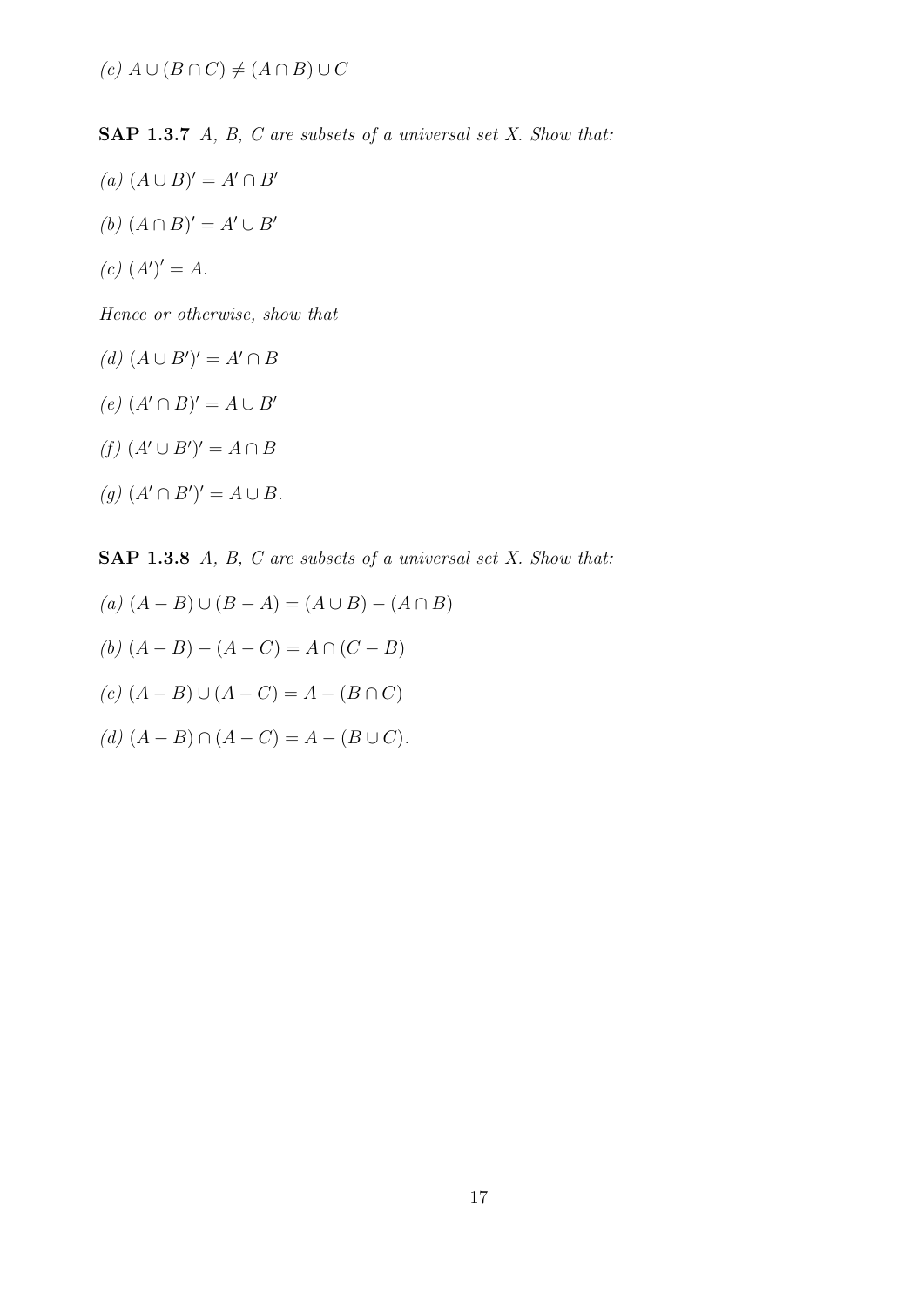## Chapter 2

# Binary Operations

#### 2.1 Introduction

Due to our familiarity with the four basic arithmetic operations of addition, subtraction, multiplication and division, if we are asked to add 2 and 3, our answer will be 5 and not 1 which could have been if we are to add in modulo 4. This shows that our answer depends on the rule of combination of the numbers involved.

A binary operation is said to have been performed if two elements of a set are combined according to a well defined rule to produce another element of the set. For example,  $2, 3 \in \mathcal{N}$  and  $2 + 3 = 5 \in \mathcal{N}$ . Binary operations are often denoted by the symbols  $\oplus, \otimes, \circ, \nabla, \diamond, *$  and so on.

**Example 2.1.1** A binary operation  $*$  is defined over R the set of real numbers by

$$
x * y = x + y + xy.
$$

(a) Evaluate:

(i)  $2 * 3$  (ii)  $3 * 2$  (iii)  $2 * (3 * 4)$  (iv)  $(2 * 3) * 4$ .

(b) Solve the equations:

(i)  $x * 3 = 19$  (ii)  $(x * 3) + (2 * x) = 40$  (iii)  $x * x = 48$ .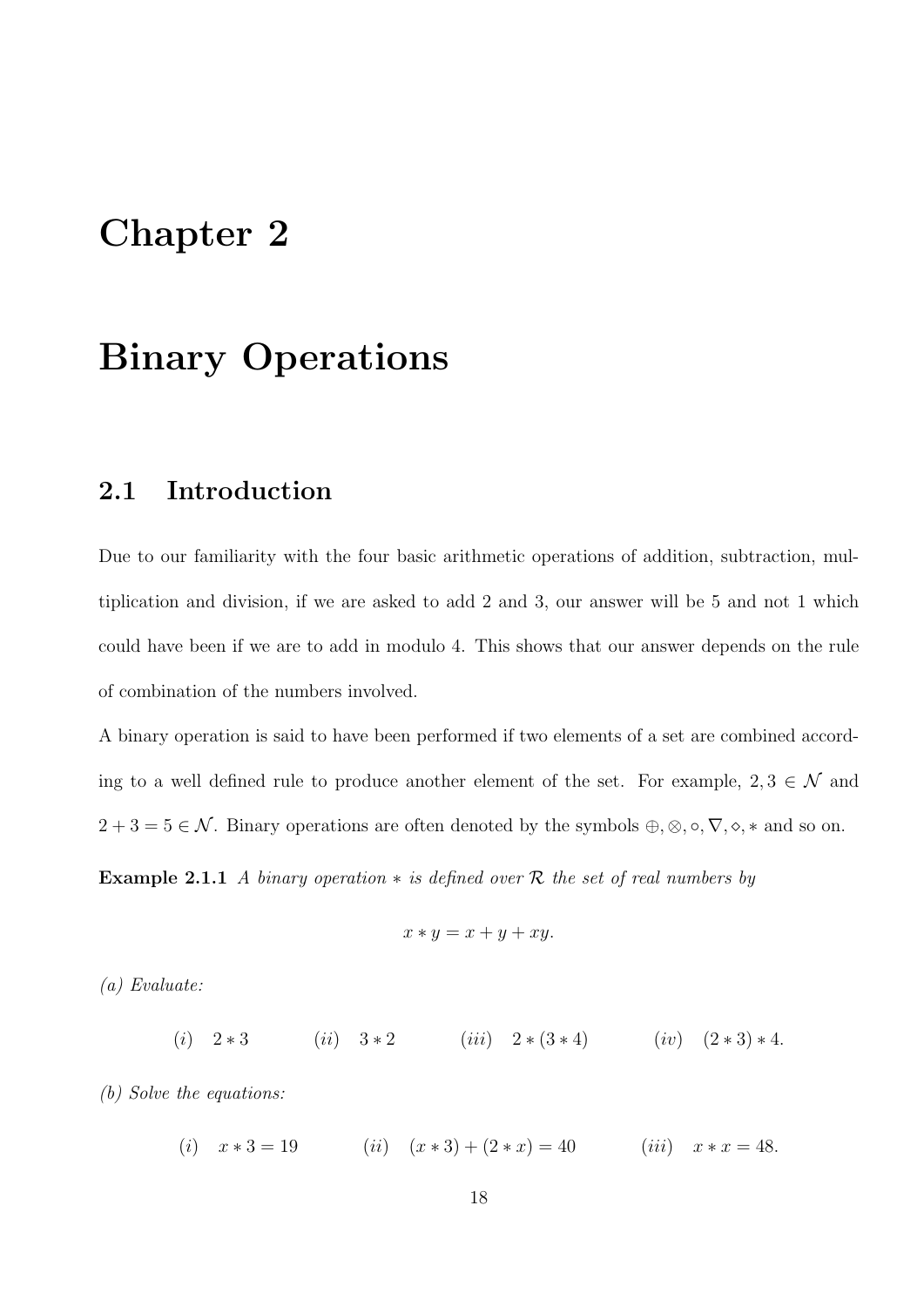**Solution:** (a) (i) Given that  $x * y = x + y + xy$ , then

$$
2 * 3 = 2 + 3 + 2 \times 3
$$
  
= 5 + 6  
= 11.  
(ii)  

$$
3 * 2 = 3 + 2 + 3 \times 2
$$
  
= 5 + 6  
= 11.  
(iii)  

$$
2 * (3 * 4) = 2 * (3 + 4 + 3 \times 4)
$$

$$
= 2 * 19
$$

$$
= 2 + 19 + 2 \times 19
$$

$$
= 59.
$$

(iv)

$$
(2 * 3) * 4 = 11 * 4
$$
  
= 11 + 4 + 11 × 4  
= 59.

(b) (i)

$$
x * 3 = 19
$$
\n
$$
\Rightarrow x + 3 + 3x = 19
$$
\n
$$
\Rightarrow 4x = 16
$$
\n
$$
\bullet \bullet x = 4.
$$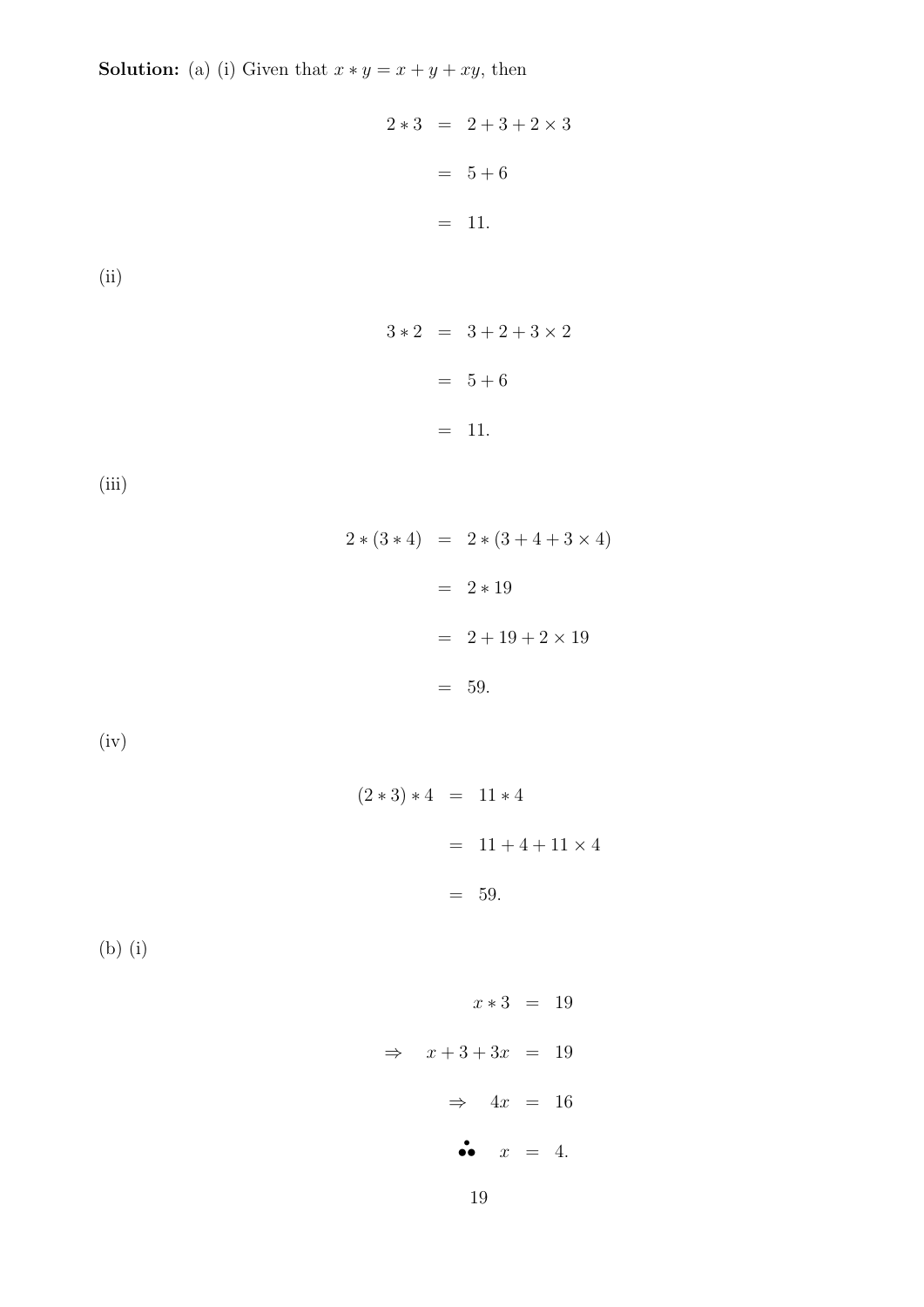$$
(x * 3) + (2 * 3) = 40
$$
  

$$
\Rightarrow x + 3 + 3x + 2 + x + 2x = 40
$$
  

$$
\Rightarrow 7x = 35
$$
  
•  $x = 5$ .

 $(iii)$ 

(ii)

$$
x * x = 48
$$
  
\n
$$
\Rightarrow x + x + x^2 = 48
$$
  
\n
$$
\Rightarrow x^2 + 2x - 48 = 0
$$
  
\n
$$
\Rightarrow (x - 6)(x + 8) = 0
$$
  
\n
$$
\Leftrightarrow x = 6 \text{ or } x = -8.
$$

## 2.2 Properties of Binary Operations

Definition 2.2.1 (Closure Property) A set A is said to be closed under a binary operation  $*$ if for all  $a, b \in A$ ,  $a * b \in A$ . For example, N is closed under the usual addition and multiplication.

Example 2.2.1 Let  $X = \{x : 1 \le x \le 4\}$  and let a binary operation  $*$  be defined on X such that for every  $x, y \in X$ ,

$$
x * y = x \times_2 y
$$

where  $\times_2$  is the multiplication in modulo 2. Examine whether or not X is closed under  $\ast$ .

Solution: Given that

$$
X = \{x : 1 \le x \le 4\}
$$

$$
= \{1, 2, 3, 4\},
$$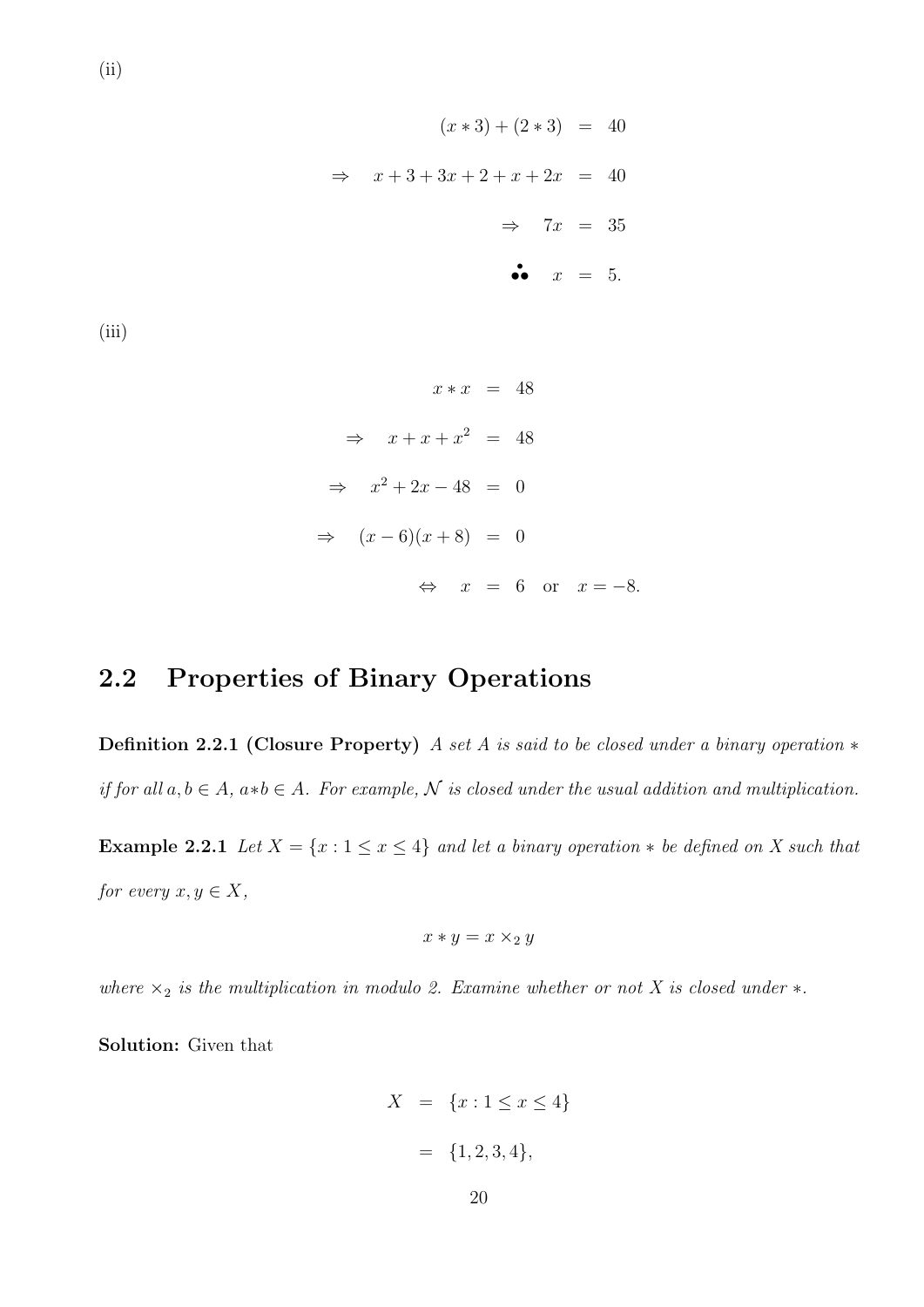Consider the table below.

| $\times_2$     | $\mathbf 1$    | $\overline{2}$   | 3              | $\overline{4}$   |
|----------------|----------------|------------------|----------------|------------------|
| $\mathbf 1$    | $\mathbf{1}$   | $\overline{0}$   | $\mathbf{1}$   | $\overline{0}$   |
| $\overline{2}$ | $\overline{0}$ | $\overline{0}$   | $\overline{0}$ | $\overline{0}$   |
| 3              | $\mathbf{1}$   | $\overline{0}$   | $\mathbf{1}$   | $\overline{0}$   |
| 4              | 0              | $\hspace{.0cm}0$ | 0              | $\hspace{.0cm}0$ |

It is clear from the table that X is not closed under  $*$  since  $0 \notin X$ .

Definition 2.2.2 (Commutative Property) A binary operation  $*$  over a set A is said to be commutative if for all  $a, b \in A$ ,  $a * b = b * a$ . For example, the ordinary addition and multiplication are commutative over  $\mathcal Q$  the set of rationals but the operations of ordinary subtraction and division are anti-commutative over Q.

Definition 2.2.3 (Associative Property) A binary operation  $*$  over a set A is said to be associative if for all  $a, b, c \in A$ ,

$$
a * (b * c) = (a * b) * c.
$$

For example, the operations of ordinary addition and multiplication are associative over  $R$  the set of real numbers but the operations of ordinary subtraction and division are not.

Definition 2.2.4 (Distributive Property) A binary operation  $*$  over a set A is said to be distributive over another binary operation \*' also defined over A if for all  $a, b, c \in A$ ,

$$
a * (b * c) = (a * b) * (a * c).
$$

For example, over  $\mathcal Z$  the set of integers, the operation of usual multiplication is distributive over the operation of ordinary addition.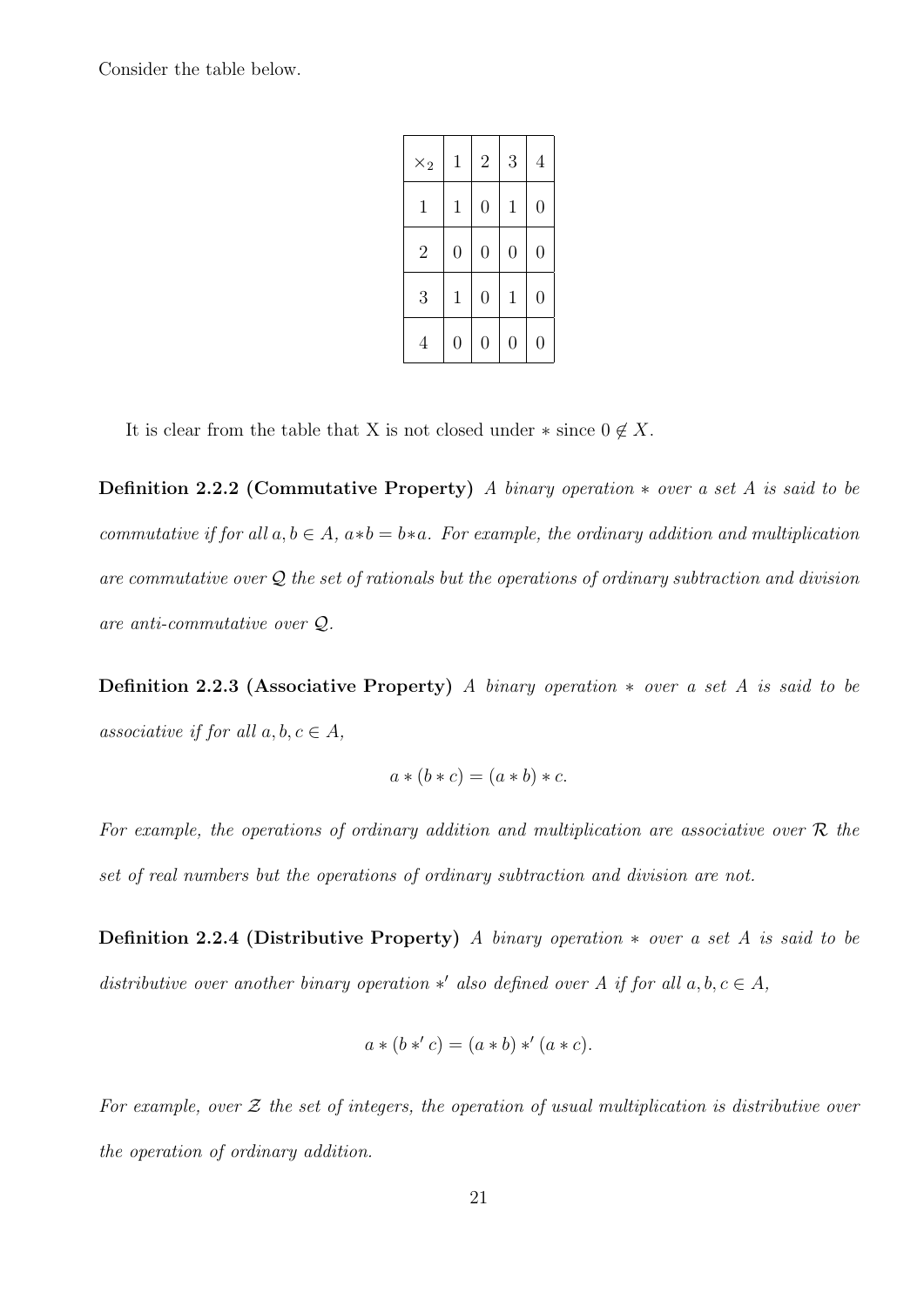$$
A \cup (B \cap C) = (A \cup B) \cap (A \cup C)
$$
  

$$
A \cap (B \cup C) = (A \cap B) \cup (A \cap C).
$$

**Example 2.2.2** Let  $\times_6$  denotes multiplication modulo 6 and let  $+_6$  denotes addition modulo 6. Show that  $\times_6$  is distributive over  $+_6$ .

**Solution:** Let us pick 8, 11, and 15 from the set of natural numbers. By definition,  $\times_6$  will be distributive over  $+$ <sub>6</sub> if and only if

$$
a \times_6 (b +_6 c) = (a \times_6 b) +_6 (a \times_6 c) \quad \forall a, b, c \in \mathcal{N}.
$$

Now setting  $a = 8, b = 11, c = 15$ , we have

$$
LHS = a \times_6 (b +_6 c)
$$

$$
= 8 \times_6 (11 +_6 15)
$$

$$
= 8 \times_6 2
$$

$$
= 4 \text{mod} 6.
$$

Also put  $a = 8, b = 11, c = 15$ , we have

$$
RHS = (a \times_6 b) +_6 (a \times_6 c)
$$
  
= (8 ×\_6 11) +\_6 (8 ×\_6 15)  
= 4 +\_6 0  
= 4 \text{mod} 6  
= LHS.

Thus,  $\times_6$  is distributive over  $+_6$ . The reader should also try the verification using other natural numbers.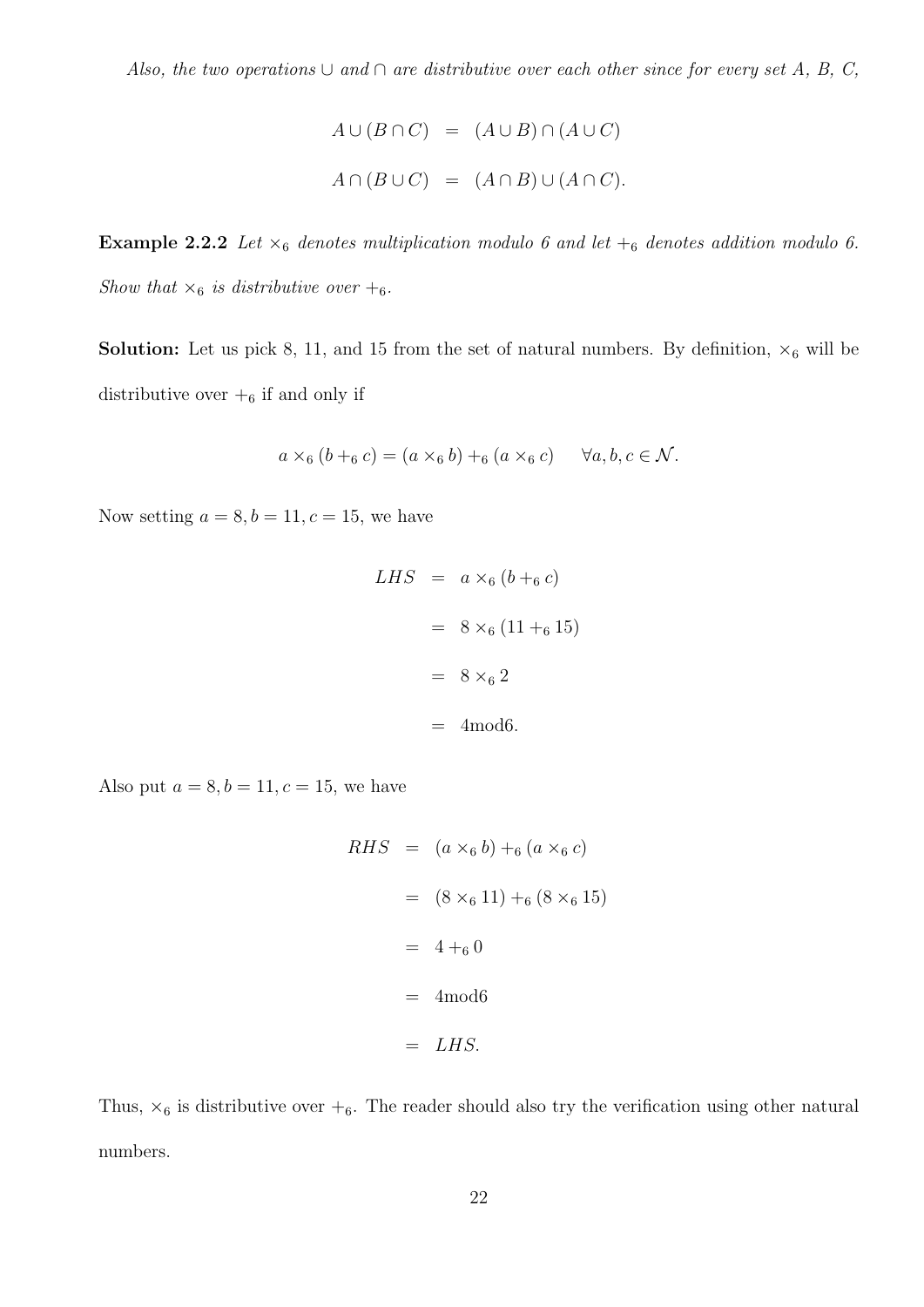Definition 2.2.5 (Identity Element) Let  $*$  be a binary operation over a set A. An element  $e \in A$  is said to be an identity or a neutral element if for all  $a \in A$ ,

$$
a\ast e=e\ast a=a.
$$

For example in  $R$ , the set of real numbers, 0 and 1 are the additive and multiplicative identities respectively since

$$
0 + a = a + 0 = a
$$
  

$$
1 \times b = b \times 1 = b \quad \forall a, b \in \mathcal{R}.
$$

**Definition 2.2.6 (Inverse Element)** Let  $*$  be a binary operation over a set A. An element  $b \in A$  is said to be an inverse of an element  $a \in A$  if for all  $a \in A$ ,

$$
a * b = b * a = e
$$

where e is the identity element of the set A. The inverse of a if it exists is generally denoted by  $a^{-1}$ . For example in  $\mathcal{R}$ , the set of real numbers,

$$
a + (-a) = (-a) + a = 0 \quad \forall \ a \in \mathcal{R}
$$

also for all  $(a \neq 0) \in \mathcal{R}$ ,

$$
a \times a^{-1} = a^{-1} \times a = 1.
$$

Thus,  $(-a)$  is the additive inverse of an element  $a \in \mathcal{R}$  and  $a^{-1}$  is the multiplicative of a nonzero element  $a \in \mathcal{R}$ .

It should be noted that the identity element and the inverse element in a set under a given binary operation are unique. Also, the existence of an inverse element depends on the existence of an identity element in a given set under a given binary operation.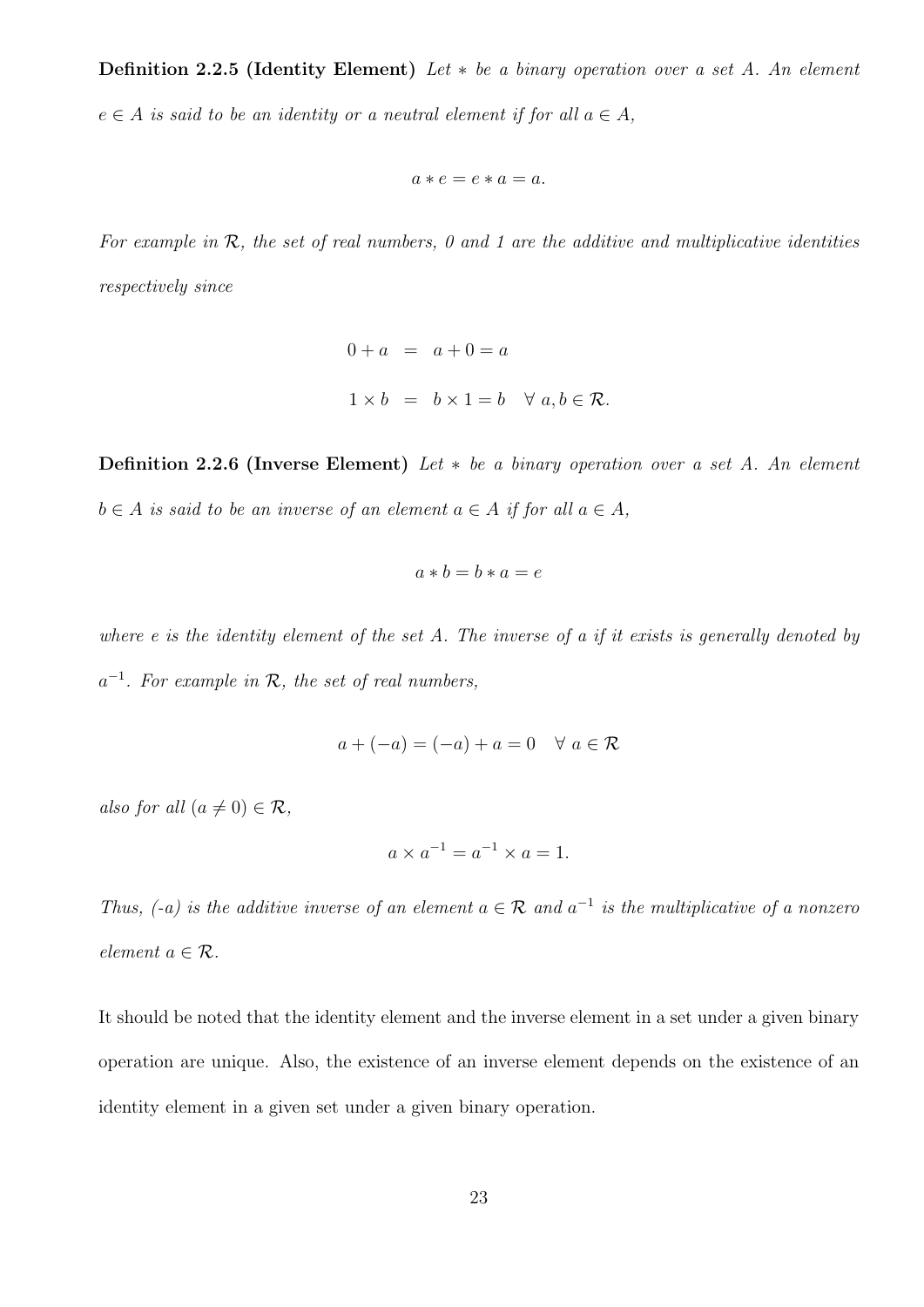### 2.3 Worked Examples

Example 2.3.1 A binary operation  $*$  is defined on  $R$  the set of real numbers by

$$
x * y = \frac{xy}{x+y}, \quad x + y \neq 0.
$$

(a) Show that  $*$  is commutative and associative.

(b) Obtain the values of:

(i)  $3 * -5$  (ii)  $2 * 7$  (iii)  $-3 * (5 * -7)$  (iv)  $\frac{2}{2}$ 3  $*\frac{-5}{7}$ 7 .

(c) Obtain the values of x for which

(i) 
$$
3 * x = 5/7
$$
 (ii)  $(x * 3) + (4 * x) = 7$ .

Solution: (a)

$$
x * y = \frac{xy}{x + y}
$$

$$
= \frac{yx}{y + x}
$$

$$
= y * x.
$$

The commutativity of ∗ follows.

For associativity, we must show that for all  $x, y, z \in \mathcal{R}$ ,  $x * (y * z) = (x * y) * z$ . Now put

LHS = 
$$
x * (y * z)
$$
  
\n=  $x * \frac{yz}{y + z}$   
\n=  $\frac{xyz}{y + z} \div (x + \frac{yz}{y + z})$   
\n=  $\frac{xyz}{y + z} \times \frac{y + z}{xy + xz + yz}$   
\n=  $\frac{xyz}{xy + xz + yz}$ .  
\nRHS =  $(x * y) * z$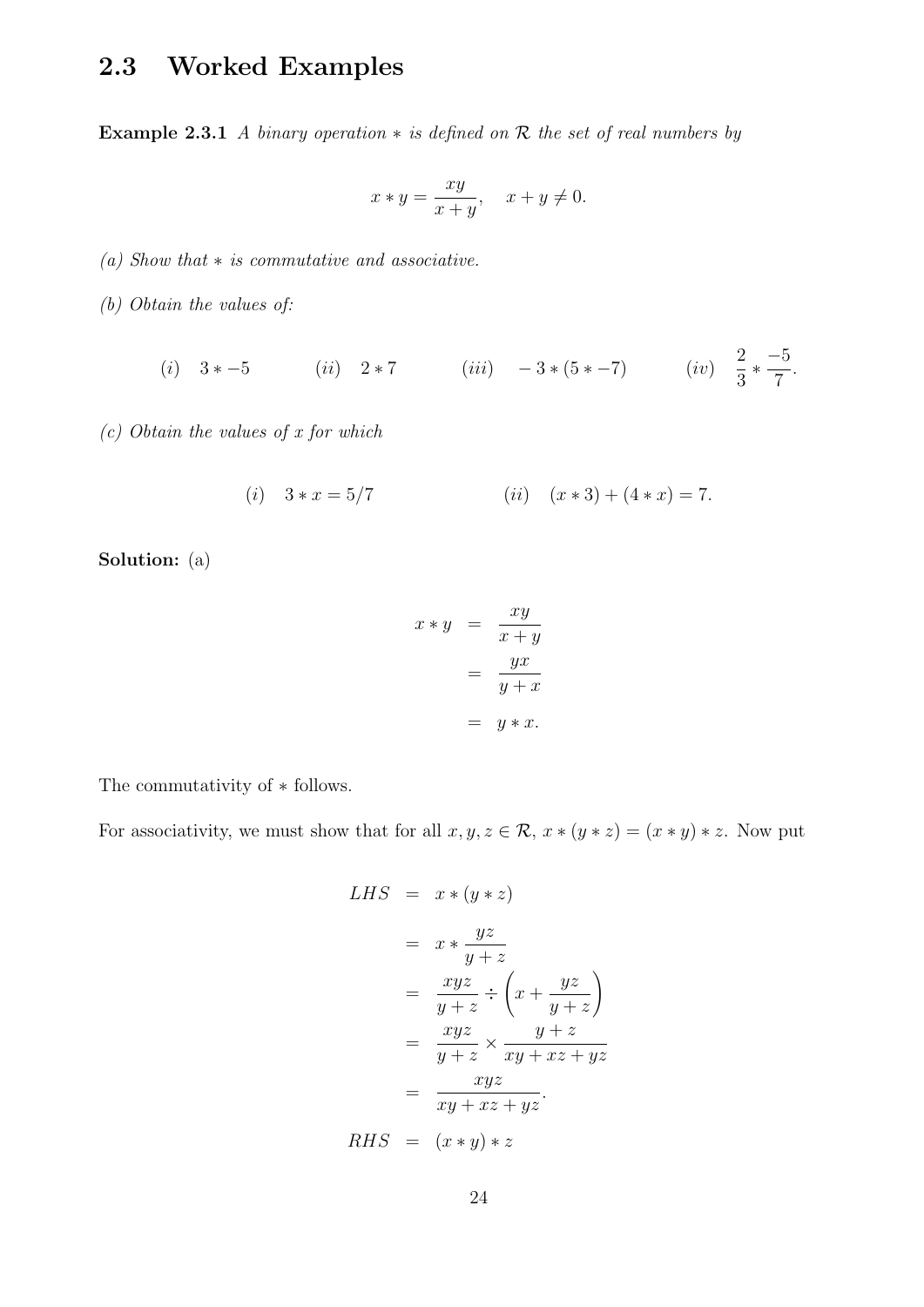$$
= \frac{xy}{x+y} * z
$$
  
\n
$$
= \frac{xyz}{x+y} \div \left(\frac{xy}{x+y} + z\right)
$$
  
\n
$$
= \frac{xyz}{x+y} \times \frac{x+y}{xy+xz+yz}
$$
  
\n
$$
= \frac{xyz}{xy+xz+yz}
$$
  
\n
$$
= LHS.
$$

The associativity of  $\ast$  then follows.

(b) (i)

$$
3 * -5 = \frac{3 \times -5}{3 - 5} = \frac{15}{2}.
$$

(ii)

$$
2 \times 7 = \frac{2 \times 7}{2 + 7}
$$

$$
= \frac{14}{9}.
$$

(iii)

$$
-3*(5*-7) = -3*\left(\frac{5\times-7}{5-7}\right)
$$
  
= -3\*\frac{35}{2}  
=  $\frac{-3\times\frac{35}{2}}{-3+\frac{35}{2}}$   
=  $\frac{-105}{-29}$ .

(iv)

$$
\frac{2}{3} \times \frac{-5}{7} = \frac{\frac{2}{3} \times \frac{-5}{7}}{\frac{2}{3} - \frac{5}{7}}
$$
  
= 
$$
\frac{-10}{21} \div \frac{-1}{21}
$$
  
= 
$$
\frac{-10}{21} \div \frac{-21}{1}
$$
  
= 10.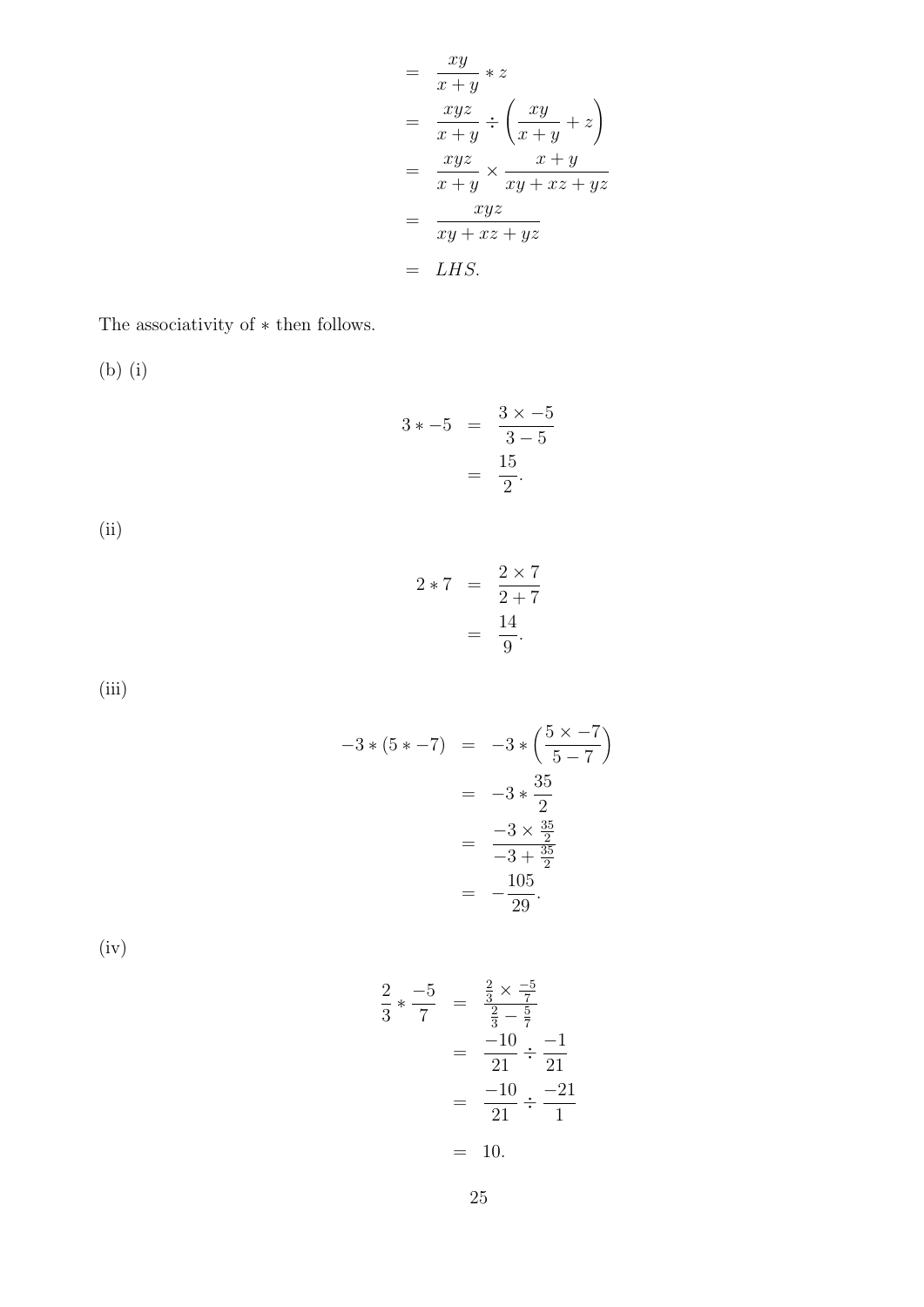(c) (i)

$$
x * y = \frac{5}{7}
$$

$$
\Rightarrow \frac{3x}{3+x} = \frac{5}{7}
$$

$$
\Rightarrow 21x - 5x = 15
$$

$$
\bullet \bullet \quad x = \frac{15}{16}
$$

.

(ii)

$$
(x * 3) + (4 * x) = 7
$$
  
\n
$$
\Rightarrow \frac{3x}{3+x} + \frac{4x}{4+x} = 7
$$
  
\n
$$
\Rightarrow 12x + 3x^2 + 4x^2 + 12x = 7(x^2 + 7x + 12)
$$
  
\n
$$
\Rightarrow 49x - 24x = -84
$$
  
\n
$$
\bullet \quad x = -\frac{84}{25}.
$$

Example 2.3.2 The operation  $*$  is defined over R the set of real numbers by

$$
p * q = p + q - \frac{1}{2}pq.
$$

(a) Show that ∗ is commutative and associative.

(b) Find the identity element for the operation ∗.

(c) Find the inverse (under  $\ast$ ) of the real number p, stating any value of p for which no inverse exists.

(d) Determine whether or not

$$
p * (q + r) = (p * q) + (p * r), \quad \forall p, q, r \in \mathcal{R}.
$$

Solution: (a)

$$
p*q \;\;=\;\; p+q-\frac{1}{2}pq
$$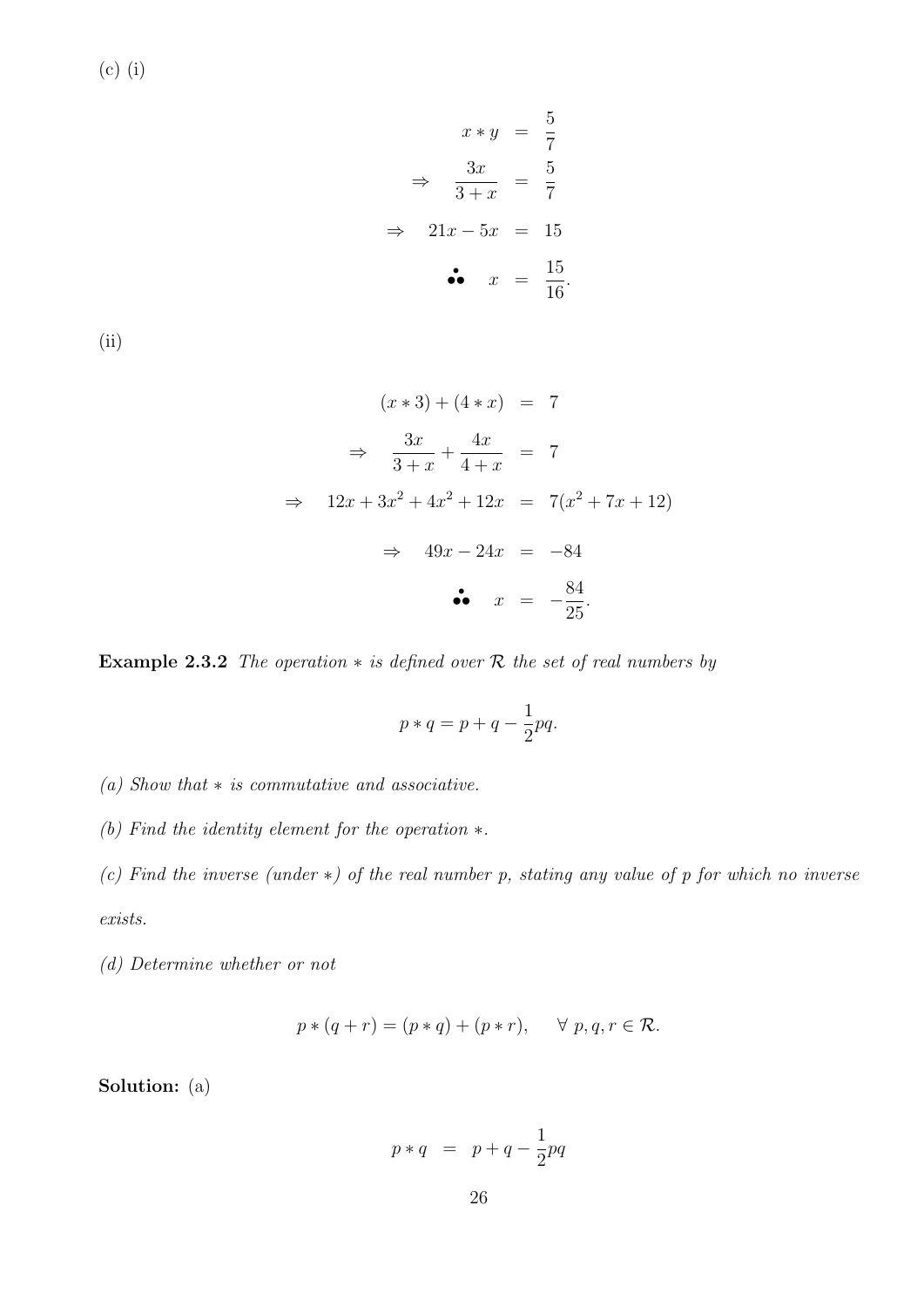$$
= q + p - \frac{1}{2}qp
$$

$$
= q * p.
$$

The commutativity of ∗ is immediate.

For associativity, let  $p, q, r \in \mathcal{R}$ . Then

$$
p * (q * r) = p * (q + r - \frac{1}{2}qr)
$$
  
\n
$$
= p + (q + r - \frac{1}{2}qr) - \frac{1}{2}p(q + r - \frac{1}{2}qr)
$$
  
\n
$$
= p + q + r - \frac{1}{2}qr - \frac{1}{2}pq - \frac{1}{2}pr + \frac{1}{4}pqr.
$$
  
\n
$$
(p * q) * r = (p + q - \frac{1}{2}pq) * r
$$
  
\n
$$
= (p + q - \frac{1}{2}pq) + r - \frac{1}{2}(p + q - \frac{1}{2}pq)r
$$
  
\n
$$
= p + q + r - \frac{1}{2}qr - \frac{1}{2}pq - \frac{1}{2}pr + \frac{1}{4}pqr.
$$
  
\n
$$
= p * (q * r).
$$

The associativity of  $\ast$  is immediate.

(b) Suppose that  $e \in \mathcal{R}$  is the identity element for  $*$ , then

$$
p * e = e * p = p
$$
  
\n
$$
\Rightarrow p + e - \frac{1}{2}pe = p
$$
  
\n
$$
\Rightarrow e(2-p) = 0
$$
  
\n
$$
\Leftrightarrow e = 0 \qquad \text{provided that } p \neq 2\text{.}
$$

(c) Suppose that k is the inverse of p under ∗, then

$$
p * k = k * p = e = 0
$$
  
\n
$$
\Rightarrow p + k - \frac{1}{2}pk = 0
$$
  
\n
$$
\Rightarrow k(p-2) = 2p
$$
  
\n
$$
\bullet \bullet k = \frac{2p}{p-2}.
$$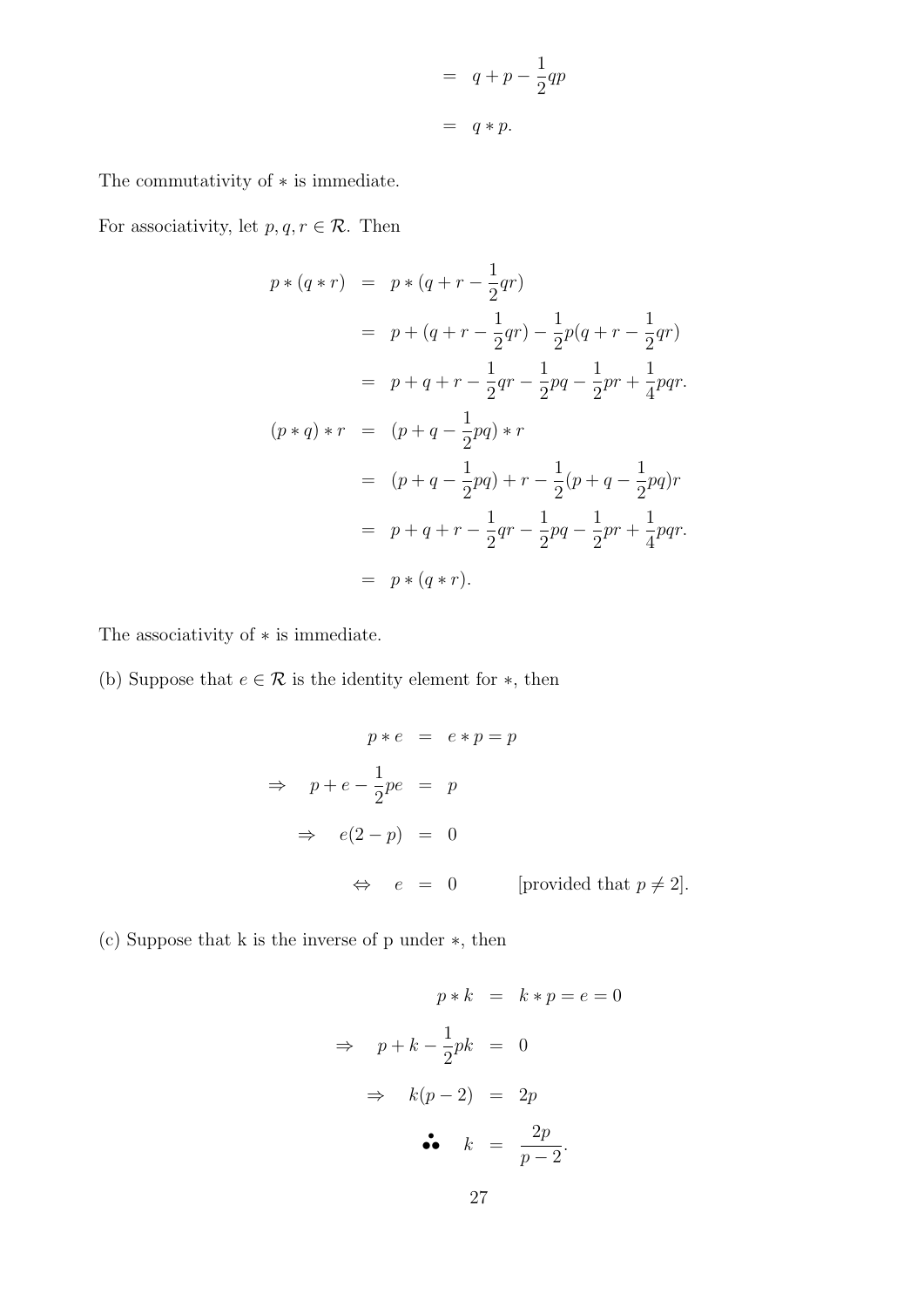No inverse will exist if  $p - 2 = 0$  that is when  $p = 2$ .

(d)

$$
p * (q + r) = p + (q + r) - \frac{1}{2}p(q + r)
$$
  

$$
= p + q + r - \frac{1}{2}pq - \frac{1}{2}pr.
$$
  

$$
(p * q) + (p * r) = p + q - \frac{1}{2}pq + p + r - \frac{1}{2}pr
$$
  

$$
= 2p + qr - \frac{1}{2}pq - \frac{1}{2}pr
$$
  

$$
\neq p * (q + r).
$$

**Example 2.3.3** Let X be a nonempty set with associative binary operation  $\Delta$ . Let  $x, y, z \in X$ . Suppose x commutes with y and z, show that x commutes also with  $y\Delta z$ .

**Solution:** Given that x commutes with y and z, then  $x \Delta y = y \Delta x$  and  $x \Delta z = z \Delta x$ . Now,

$$
x\triangle(y\triangle z) = (x\triangle y)\triangle z \qquad \text{[since } \triangle \text{ is associative]}
$$
  
=  $(y\triangle x)\triangle z$   
=  $y\triangle(x\triangle z)$   
=  $y\triangle(z\triangle x)$   
=  $(y\triangle z)\triangle x$ .

Evidently, x commutes with  $y\Delta z$ .

**Example 2.3.4** Let J be a nonempty set with associative binary operation  $\triangle$ . Show that the binary operation  $\nabla$  given by

$$
x\nabla y = x\triangle j\triangle y
$$

is also associative. If  $\Delta$  is commutative, is  $\nabla$  commutative ?

**Solution:** Given that  $\triangle$  is associative binary operation, let  $x, y, z \in J$ . Then

$$
x\nabla(y\nabla z) = x\nabla(y\triangle j\triangle z)
$$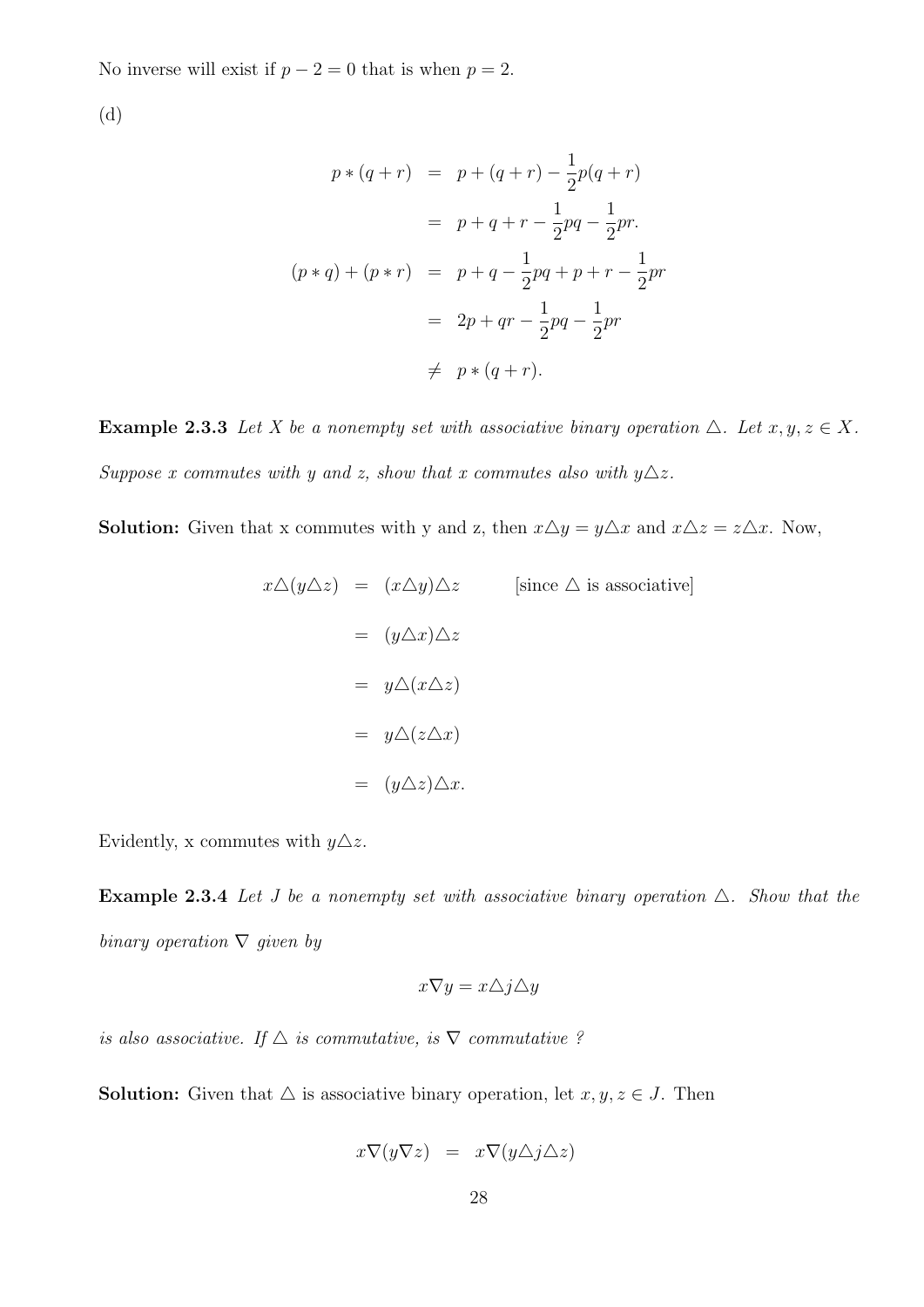$$
= x\triangle j\triangle (y\triangle j\triangle z)
$$

$$
= x\triangle j\triangle y\triangle j\triangle z.
$$

$$
(x\nabla y)\nabla z = (x\triangle j\triangle y)\nabla z
$$

$$
= (x\triangle j\triangle y)\triangle j\triangle z
$$

$$
= x\triangle j\triangle y\triangle j\triangle z
$$

$$
= x\nabla (y\nabla z).
$$

Accordingly,  $\nabla$  is associative over J.

Lastly, suppose that  $\Delta$  is commutative, then  $\nabla$  will be commutative if and only if for all  $x, y \in J$ , we can show that  $x \nabla y = y \nabla x$ . To this end,

$$
x\nabla y = x\Delta j \Delta y
$$
  
\n
$$
= x\Delta (j\Delta y)
$$
  
\n
$$
= x\Delta (y\Delta j)
$$
  
\n
$$
= (x\Delta y)\Delta j
$$
  
\n
$$
= (y\Delta x)\Delta j
$$
  
\n
$$
= y\Delta (x\Delta j)
$$
  
\n
$$
= y\Delta j\Delta x
$$
  
\n
$$
= y\nabla x.
$$

The required result then follows.

Example 2.3.5 Consider the set I of ordered pairs

$$
I = \{(m, n) : m, n \text{ are natural numbers}\}.
$$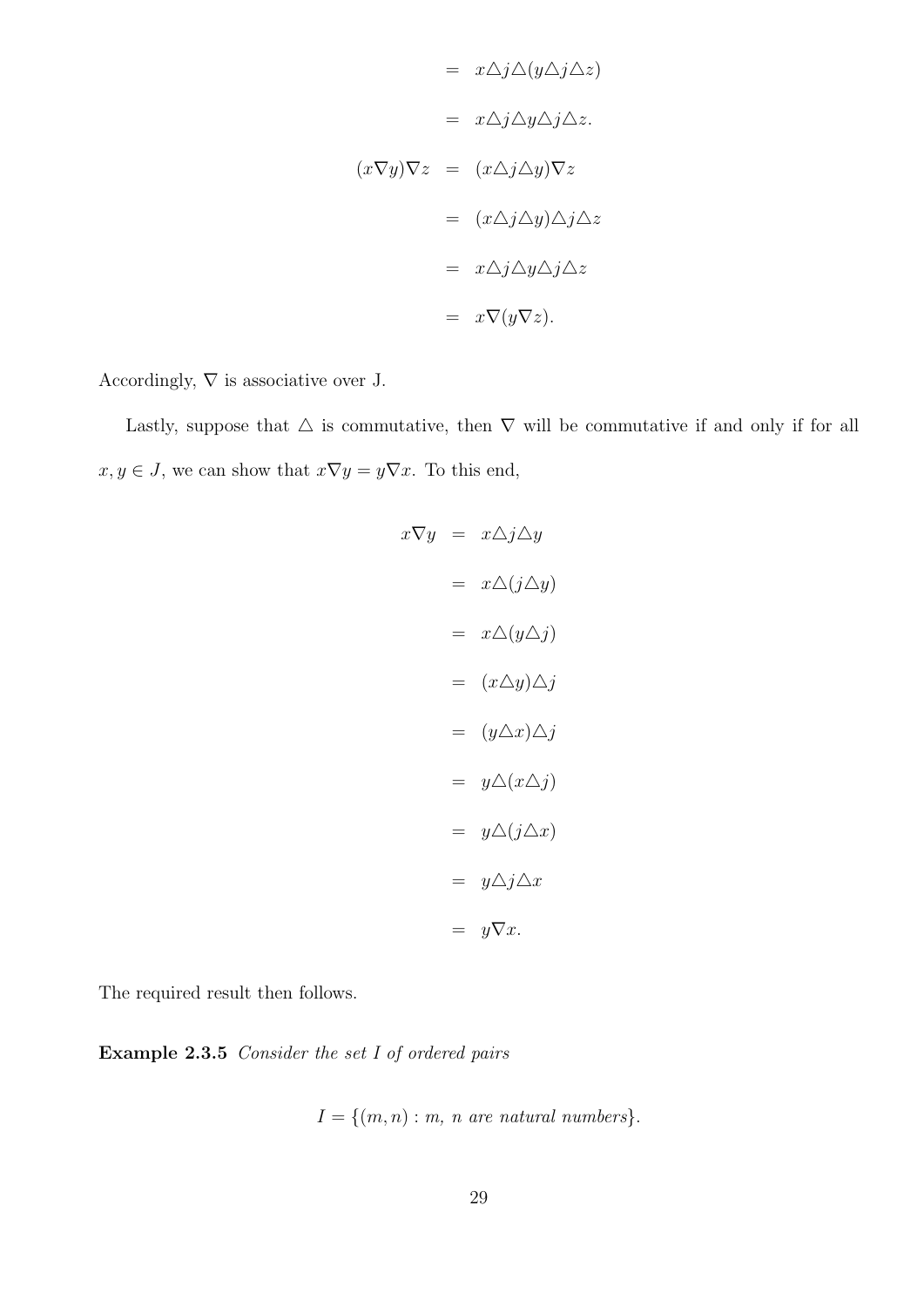An operation  $\oplus$  is defined on I by

$$
(a,b)\oplus(c,d)=(a+c,b+d).
$$

Show that this operation is commutative and associative.

Any two elements (a,b), (c,d) in I are to be considered equal if and only if  $a+d=b+c$ . Show that any element of the form  $(n,n)$  may be regarded as a neutral element with respect to  $\oplus$ .

Given that  $(r,s)$  is an inverse of  $(p,q)$ , find the relationship between p, q, r, s. Hence find an inverse for the element  $(7,5)$  and an inverse for the element  $(m,n)$ .

**Solution:** Let  $(a,b)$ ,  $(c,d)$  and  $(e,f)$  be any elements of I. Then

$$
(a, b) \oplus (c, d) = (a + c, b + d)
$$

$$
= (c + a, d + b)
$$

$$
= (c, d) \oplus (a, b).
$$

This shows that  $\oplus$  is commutative.

Also,

$$
(a,b) \oplus ((c,d) \oplus (e,f)) = (a,b) \oplus (c+e,d+f)
$$
  
=  $(a + (c+e), b + (d+f))$   
=  $((a+c) + e, (b+d) + f)$   
=  $(a+c, b+d) \oplus (e,f)$   
=  $((a,b) \oplus (c,d)) \oplus (e,f).$ 

This establishes the associativity of ⊕.

Next, given that  $(a, b) = (c, d)$  if and only if  $a + d = b + c$ , let  $(e, f) \in I$  be an identity element. Then for any  $(a, b) \in I$ ,

$$
(a, b) \oplus (e, f) = (e, f) \oplus (a, b) = (a, b)
$$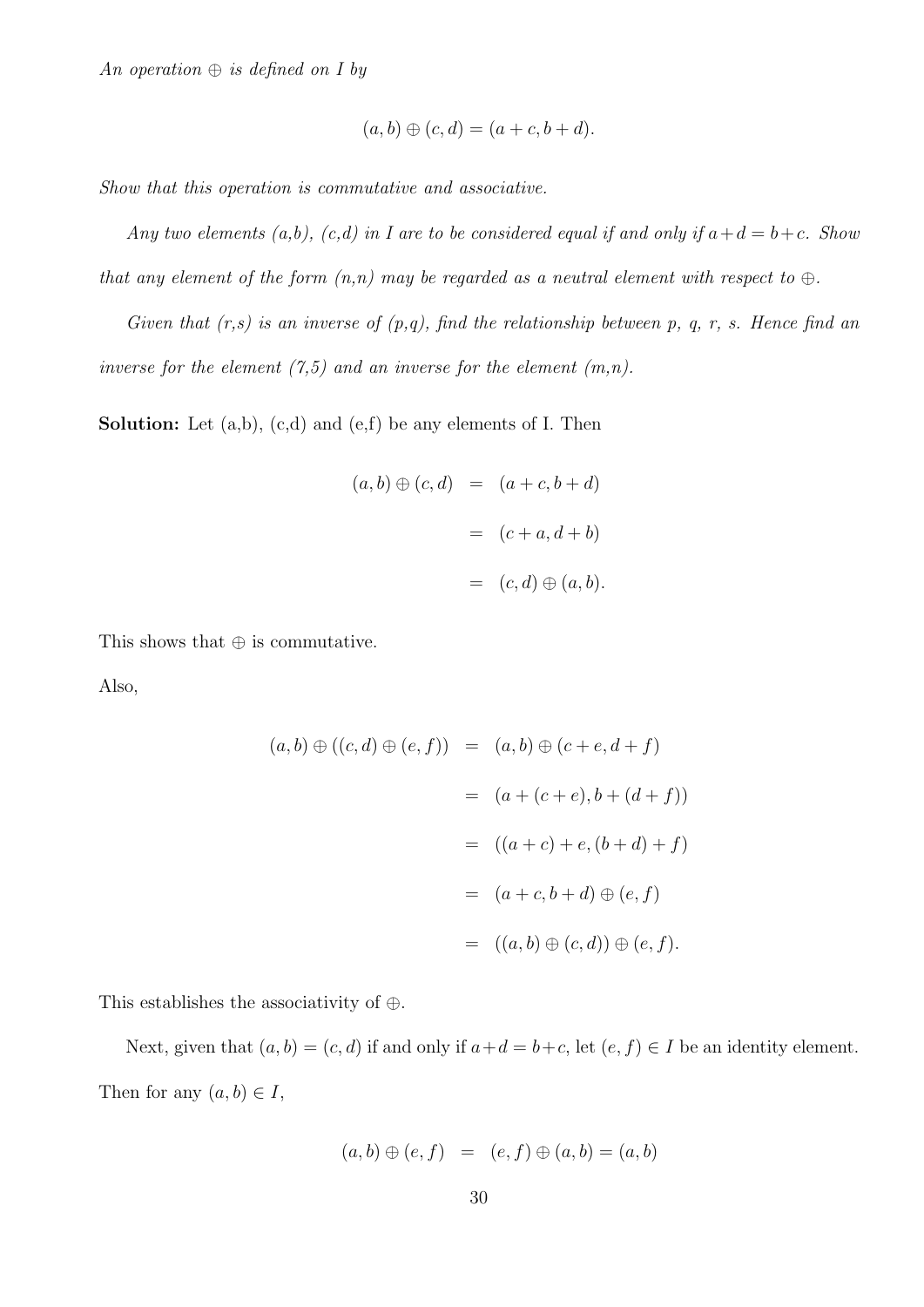$$
\Rightarrow (a + e, b + f) = (a, b)
$$
  

$$
\Rightarrow a + e + b = b + f + a
$$
  

$$
\Rightarrow e = f = n.
$$

Hence, any element of the form (n,n) where n is a natural number is a neutral element with respect to ⊕.

Lastly, given that  $(r,s)$  is an inverse of  $(p,q)$ , then

$$
(r,s) \oplus (p,q) = (p,q) \oplus (r,s) = (n,n)
$$
  
\n
$$
\Rightarrow (p+r,q+s) = (n,n)
$$
  
\n
$$
\Rightarrow p+r+n = q+s+n
$$
  
\n
$$
\Rightarrow p+r = q+s \qquad (1)
$$

which is the required relationship between p, q, r and s.

To obtain the inverse of  $(7,5)$ , put  $(p,q) = (7,5)$  in equation  $(1)$  to obtain

$$
7 + r = 5 + s
$$

This equation is obviously satisfied by  $r = 5$  and  $s = 7$ . Hence,  $(5,7)$  is the inverse of  $(7,5)$ . Using the same procedure, we obtain  $(n,m)$  as the inverse of  $(m,n)$ .

**Example 2.3.6** Two binary operations  $\oplus$  and  $\otimes$  over the universal set  $\mathcal E$  are defined by

$$
A \oplus B = A \cup B,
$$
  

$$
A \otimes B = A \cap B \quad \forall A, B \subset \mathcal{E}.
$$

Show that:

 $(a) \oplus is both commutative and associative,$ 

 $(b) \otimes$  is both commutative and associative,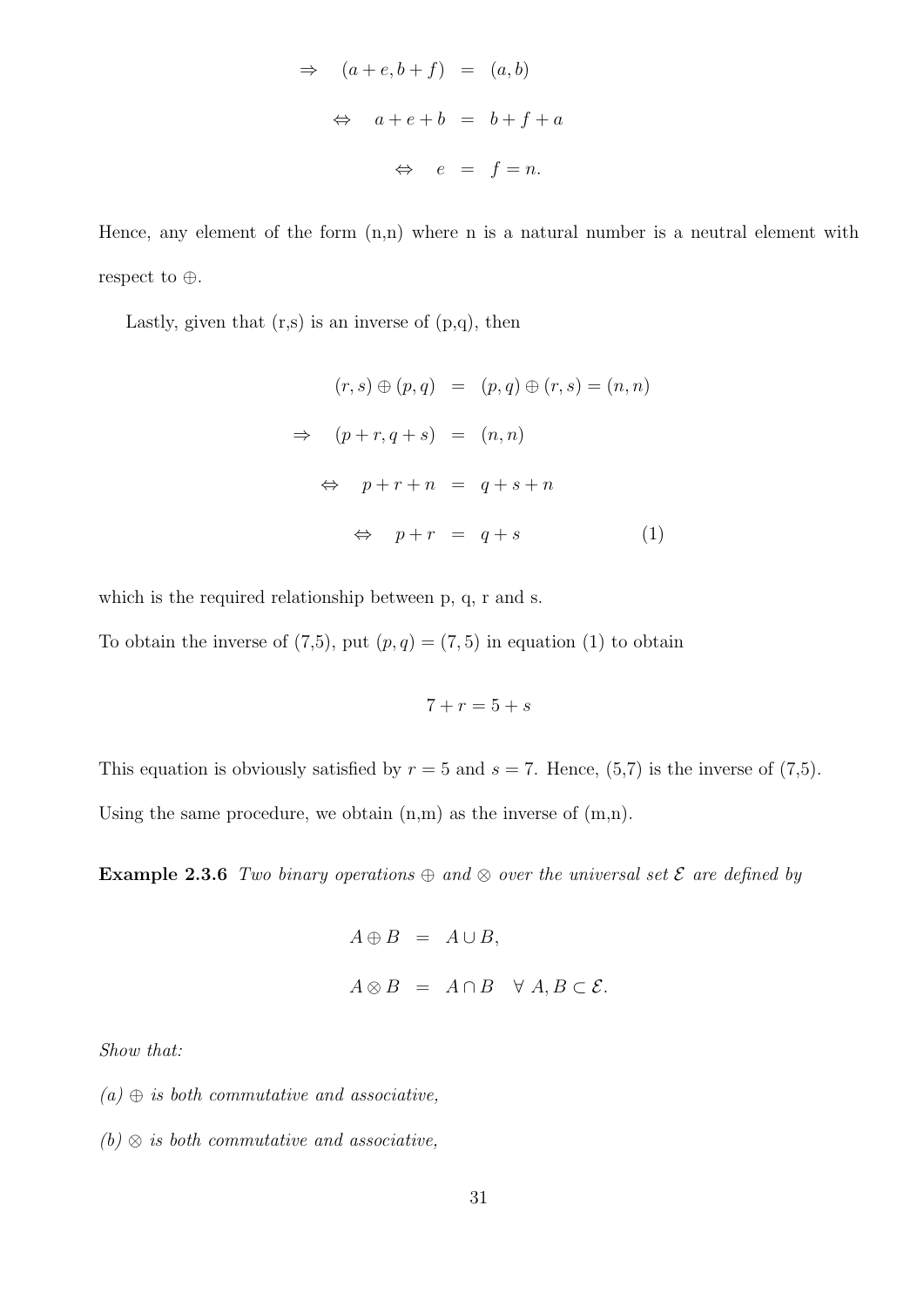- $(c) \oplus$  is distributive over  $\otimes$ ,
- $(d) \otimes$  is distributive over  $\oplus$ .

#### **Solution:** For every  $A, B, C \subset \mathcal{E}$ , we have

(a)

 $A \oplus B = A \cup B$  $= B \cup A$  $= B \oplus A.$  $A \oplus (B \oplus C) = A \cup (B \cup C)$  $= (A \cup B) \cup C$  $= (A \oplus B) \oplus C.$ 

(b)

 $A \otimes B = A \cap B$  $=$   $B \cap A$  $= B \otimes A.$  $A \otimes (B \otimes C) = A \cap (B \cap C)$  $= (A \cap B) \cap C$  $= (A \otimes B) \otimes C.$ 

(c)

$$
A \oplus (B \otimes C) = A \cup (B \cap C)
$$
  
= 
$$
(A \cup B) \cap (A \cup C)
$$
  
= 
$$
(A \oplus B) \otimes (A \oplus C).
$$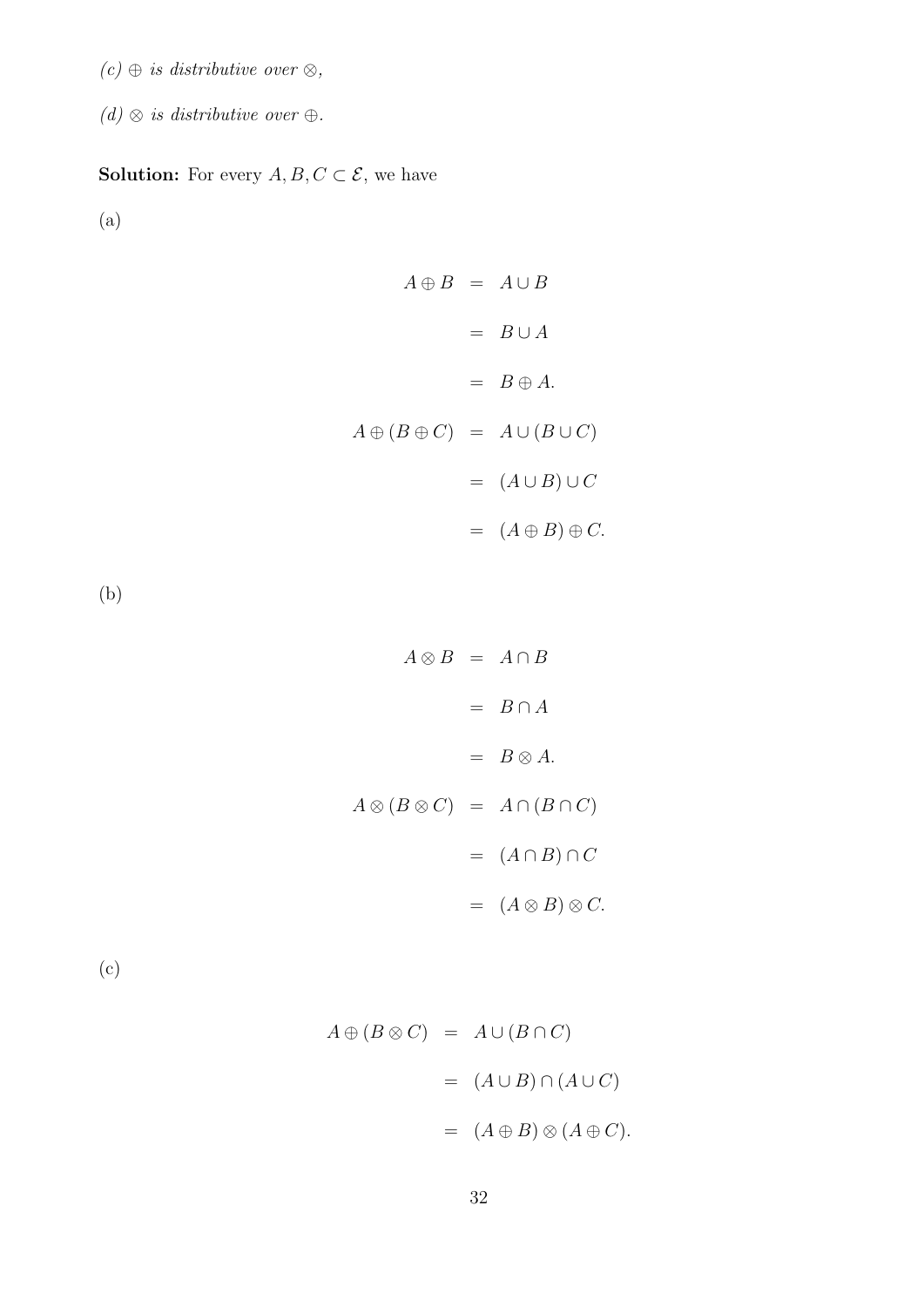$$
A \otimes (B \oplus C) = A \cap (B \cup C)
$$
  
= 
$$
(A \cap B) \cup (A \cap C)
$$
  
= 
$$
(A \otimes B) \oplus (A \otimes C).
$$

### 2.4 Self Assessment Problems

SAP 2.4.1 A binary operation  $*$  is defined over the set R of real numbers by

$$
x * y = x + y - x^2y.
$$

(a) Determine whether or not  $*$  is commutative and associative.

(b) Evaluate:

(i) 
$$
2 * 3
$$
 (ii)  $-5 * 4$  (iii)  $3 * (4 * 5)$ .

(c) Find the value(s) of x for which:

(i)  $4 * x = 34$  (ii)  $(3 * x) + (x * 3) = 8.$ 

Answer:

(b) -7, -101, 571

 $(c)$  -2,  $-1/3$  or -2.

SAP 2.4.2 The function f is defined by

$$
f: x \to 3x - 2, \quad x \in \mathcal{R}.
$$

(a) The binary operation  $\circ$  on the set  $\mathcal R$  is such that

$$
f(p \circ q) = f(p) \times f(q) \qquad \forall \ p, q \in \mathcal{R}.
$$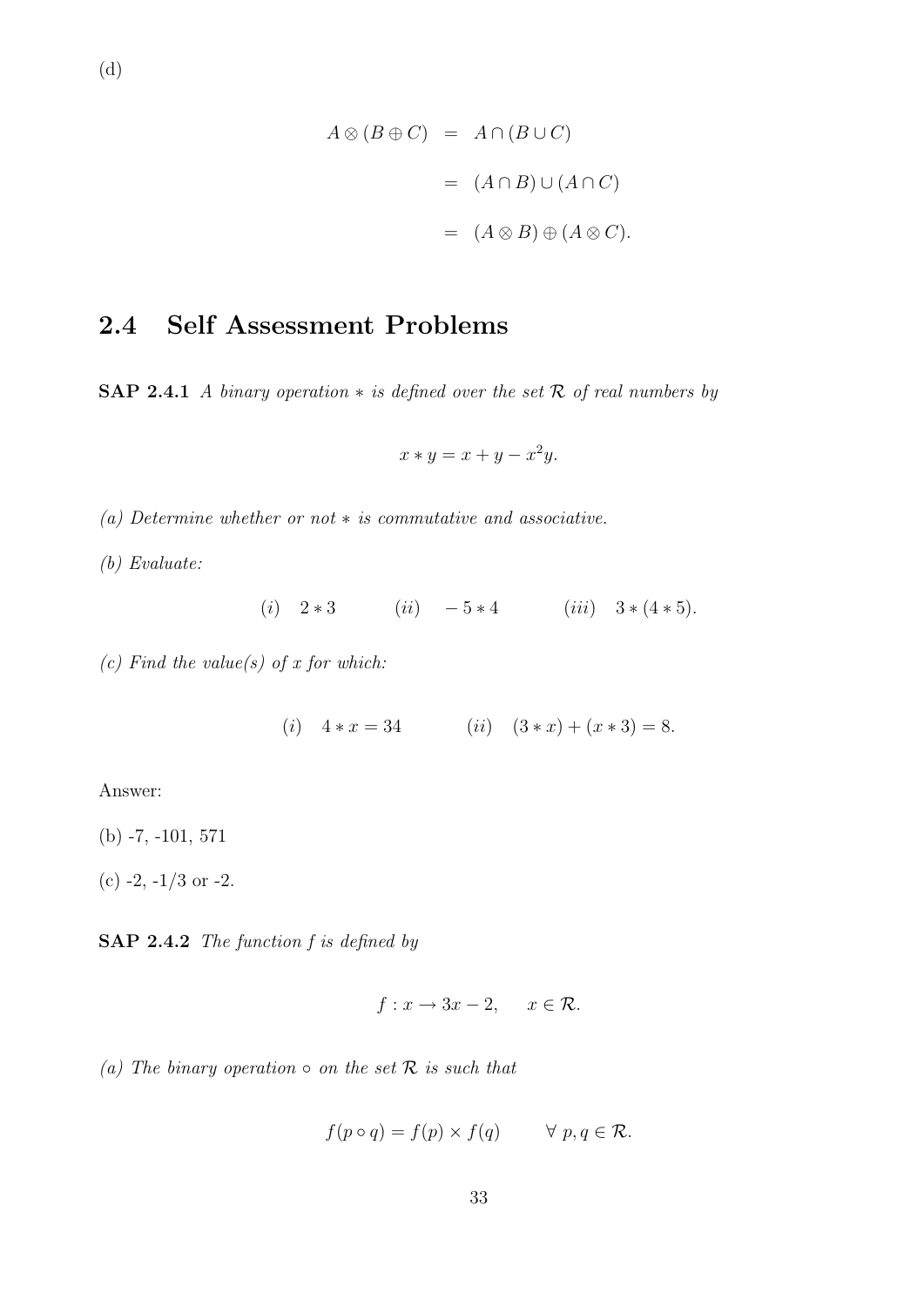(i) Show that  $p \circ q = 3pq - 2p - 2q + 2$ .

 $(ii)$  Show that  $\circ$  is commutative and associative.

(iii) Find the identity element for the operation.

(iv) Find the inverse (under  $\circ$ ) of the real number p, stating any value of p for which no inverse exists.

(b) Another binary operation  $\bullet$  on the set  $\mathcal R$  is such that

$$
f(p \bullet q) = \frac{f(p)}{f(q)}, \quad f(q) \neq 0 \quad \forall \ p, q \in \mathcal{R}.
$$

(i) Show that

$$
p \bullet q = \frac{p+2q-2}{3q-2}, \quad q \neq \frac{2}{3}.
$$

(ii) Show that  $\bullet$  is neither commutative nor associative.

(iii) Determine whether or not

$$
p \bullet (q \circ r) = (p \bullet q) \circ (p \bullet r) \quad \forall \ p, q, r \in \mathcal{R}.
$$

Answer:

(a) (iii) 1 (iv) 
$$
\frac{2p-1}{3p-2}
$$
,  $p = 2/3$ .

SAP 2.4.3 Let S be the set of all ordered pairs  $x = (x_1, x_2)$  with  $x_1$  and  $x_2$  real numbers. A binary operation  $*$  is defined on S by

$$
a * b = (a_1b_1 - a_2b_2, a_1b_2 + a_2b_1).
$$

Show that this operation is commutative and associative.

Determine the identity element for this operation, and also the inverse of any element  $x$ . Hence solve:

$$
a * x = b
$$
 where  $a = (3, 4), b = (5, 6).$